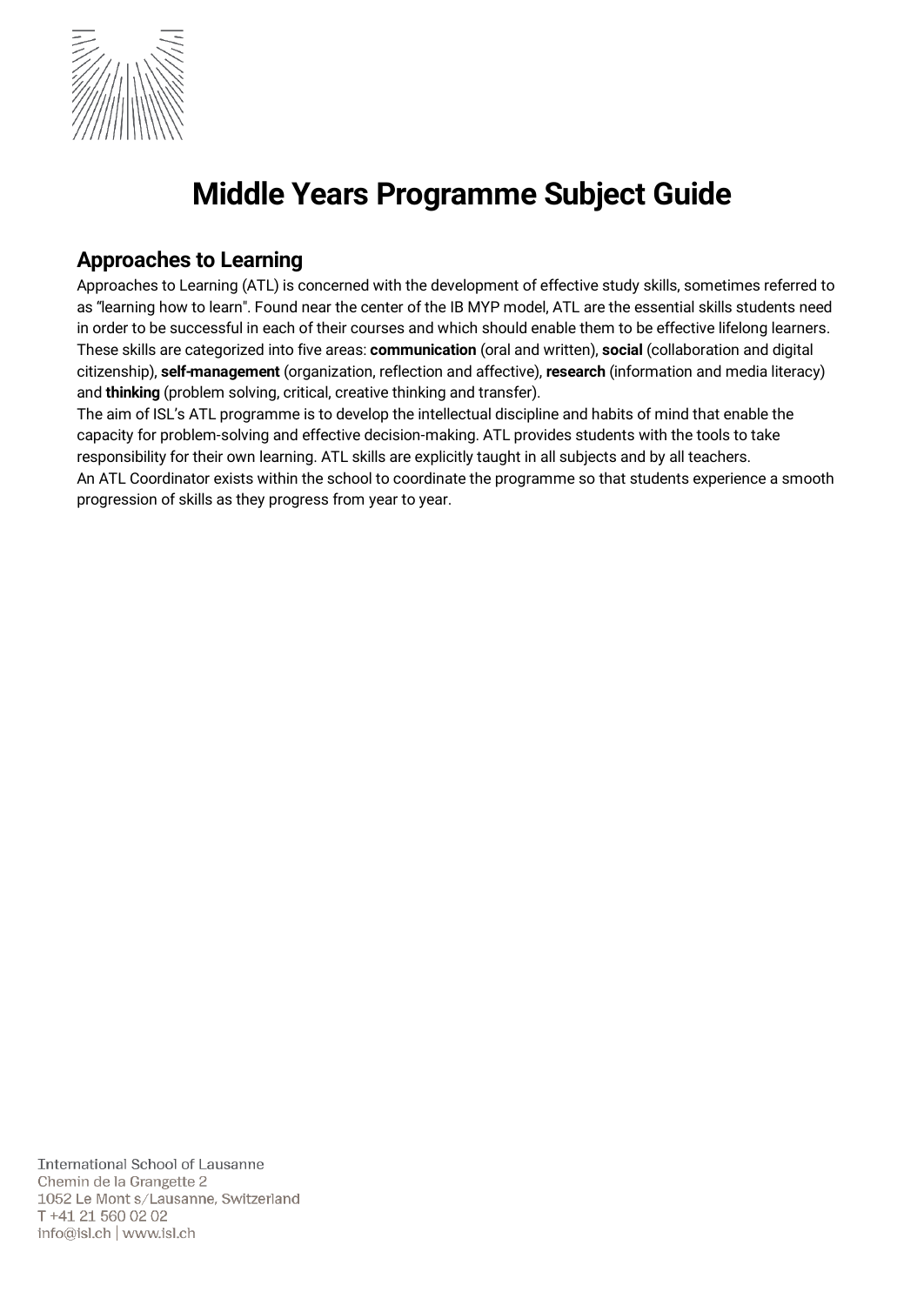# **Concepts**

Concepts are how we make sense of the world. When new information is perceived, the mind relates it to previous experiences. This allows us to assimilate new material and develop conceptual understanding. As we pass through life, our concepts change as the diversity of information we encounter increases. If our brain works in this manner then it is logical to teach in this way.

Whilst concepts provide the organizational power of the mind, knowledge is an essential element of them. Indeed, concepts and skills would not exist without the individual facts and experiences we have learned during our lives. Some examples of concepts include: change, development, identity, and systems. These concepts allow connections to be made between subjects and act as the basis of interdisciplinary work.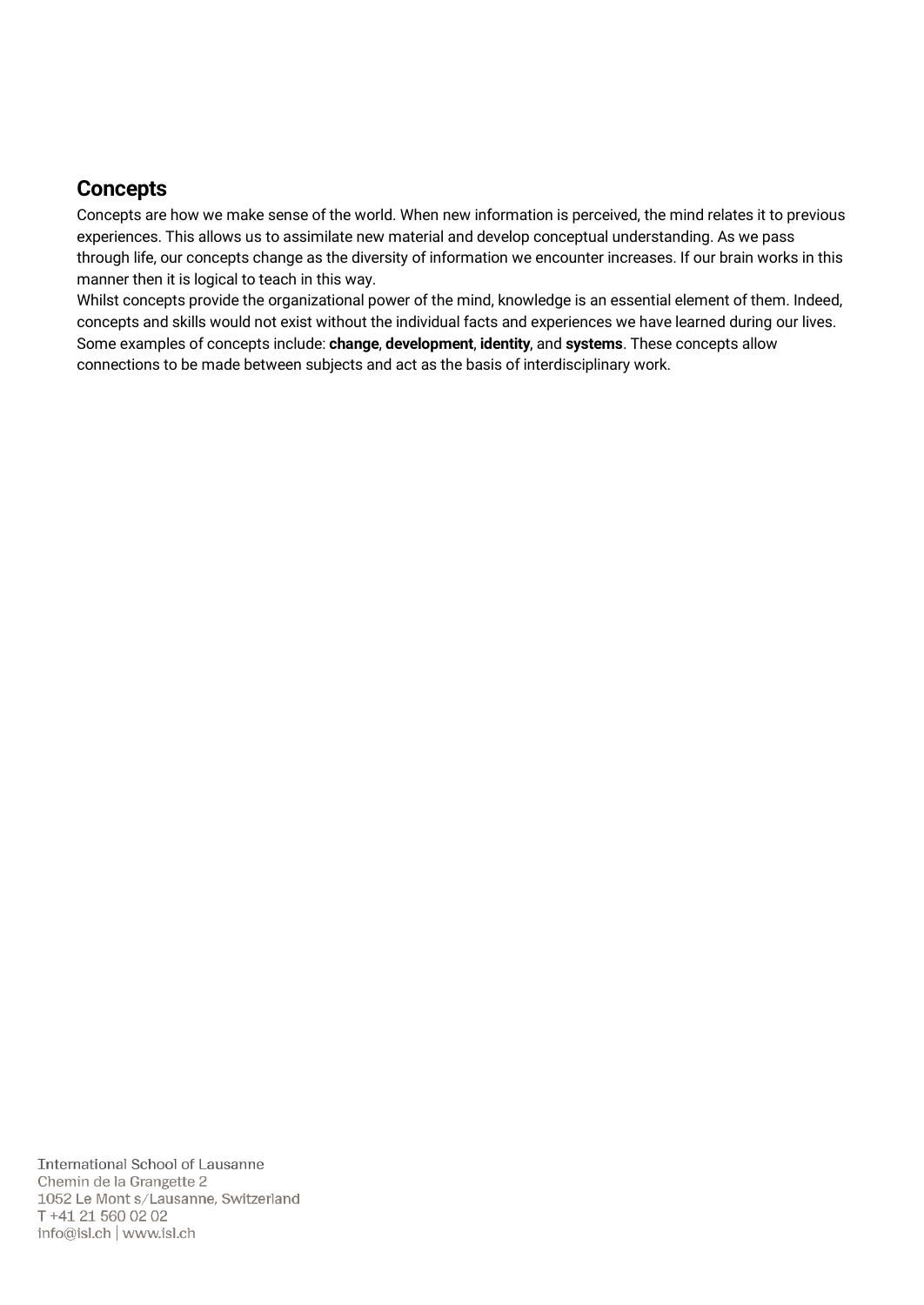# Global Contexts

Many topics are impossible to teach in their entirety and any issue can be approached from many different angles.

Students relate better to information that is meaningful to them. In the MYP this is done by presenting material within one of six global contexts. These contexts are a continuation of the transdisciplinary themes of the PYP and allow students to continuously develop their understanding of how the information they encounter fits into the wider world.

In every MYP unit, the content is explored through one of the following global contexts:

- Identities and relationships possible explorations of beliefs, values, health and relationships
- Orientation in space and time possible explorations of personal histories, migrations of humankind and turning points in history
- Personal and cultural expression possible explorations of the ways in which we express ideas, cultures and beliefs as well as how we extend and enjoy our creativity
- Scientific and technical innovation possible explorations of the natural world and its laws, including the consequences that result from human activity
- Globalization and sustainability possible explorations of the interconnectedness of human activities and the impacts of decision making
- Fairness and development possible explorations of rights and responsibilities, peace and conflict resolution.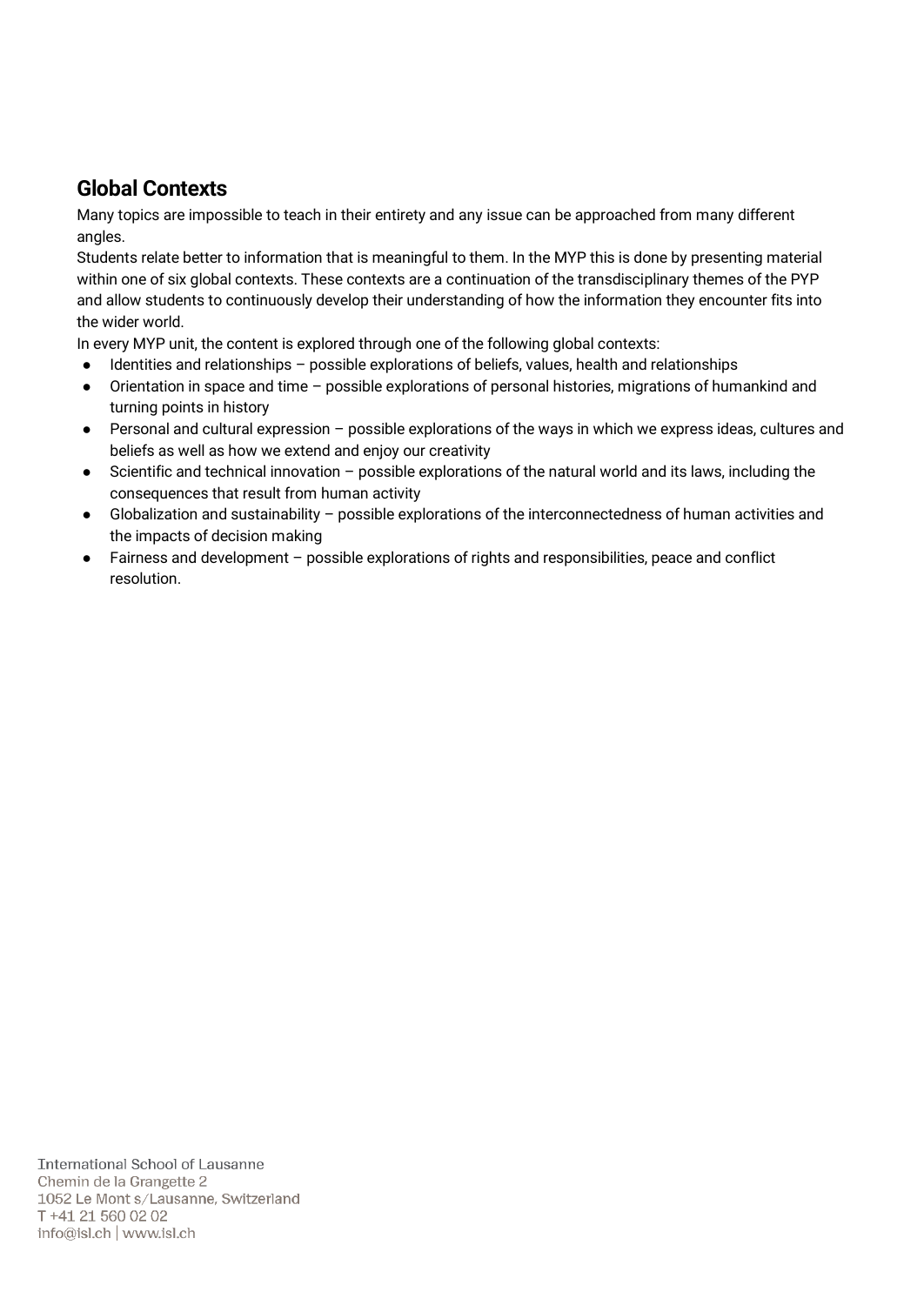# MYP Subject Groups

The MYP curriculum requires the teaching of eight compulsory subject groups. The subjects retain their own identity and are taught as discrete subjects. During the year, some topics are explored across a number of subject areas to form an interdisciplinary unit of work. Our curriculum is challenging and engaging and students explore different ways of learning. We build upon the curiosity and creativity that students bring from the IB PYP and continue to encourage intellectual risk-taking. We strive to equip our students with critical and independent thinking skills that prepare them for the rigor of further education anywhere in the world. The IB sets the aims and objectives for eight different curriculum areas and ISL decides what content is the most appropriate and suitable for each year of the programme.

#### Years 7 to 9 Lesson Allocation

Demonstrates knowledge of the art form studied, including concepts, processes, and the use of appropriate language; demonstrates knowledge of the role of the art form in original or displaced contexts; uses acquired knowledge to inform the students' artwork.

| <b>Subject Area</b>          | Subject(s)                                                           | <b>Number of Lessons</b> |                              |                                           |
|------------------------------|----------------------------------------------------------------------|--------------------------|------------------------------|-------------------------------------------|
|                              |                                                                      | Year <sub>7</sub>        | Year <sub>8</sub>            | Year 9                                    |
| Language and<br>Literature   | English                                                              | 5                        | 5                            | 5                                         |
| Language<br>Acquisition      | French*                                                              | 5                        | 4                            | 4                                         |
|                              | Spanish or German**                                                  | n/a                      | 4                            | 4                                         |
| Arts                         | Separate courses in visual arts,<br>drama, music                     | 6<br>(two of<br>each)    | 4<br>(one each<br>trimester) | $\overline{4}$<br>(one each<br>trimester) |
| Individuals and<br>Societies | Integrated course including history,<br>geography and social systems | 5                        | 5                            | 5                                         |
| <b>Mathematics</b>           | <b>Mathematics</b>                                                   | 5                        | 5                            | 5                                         |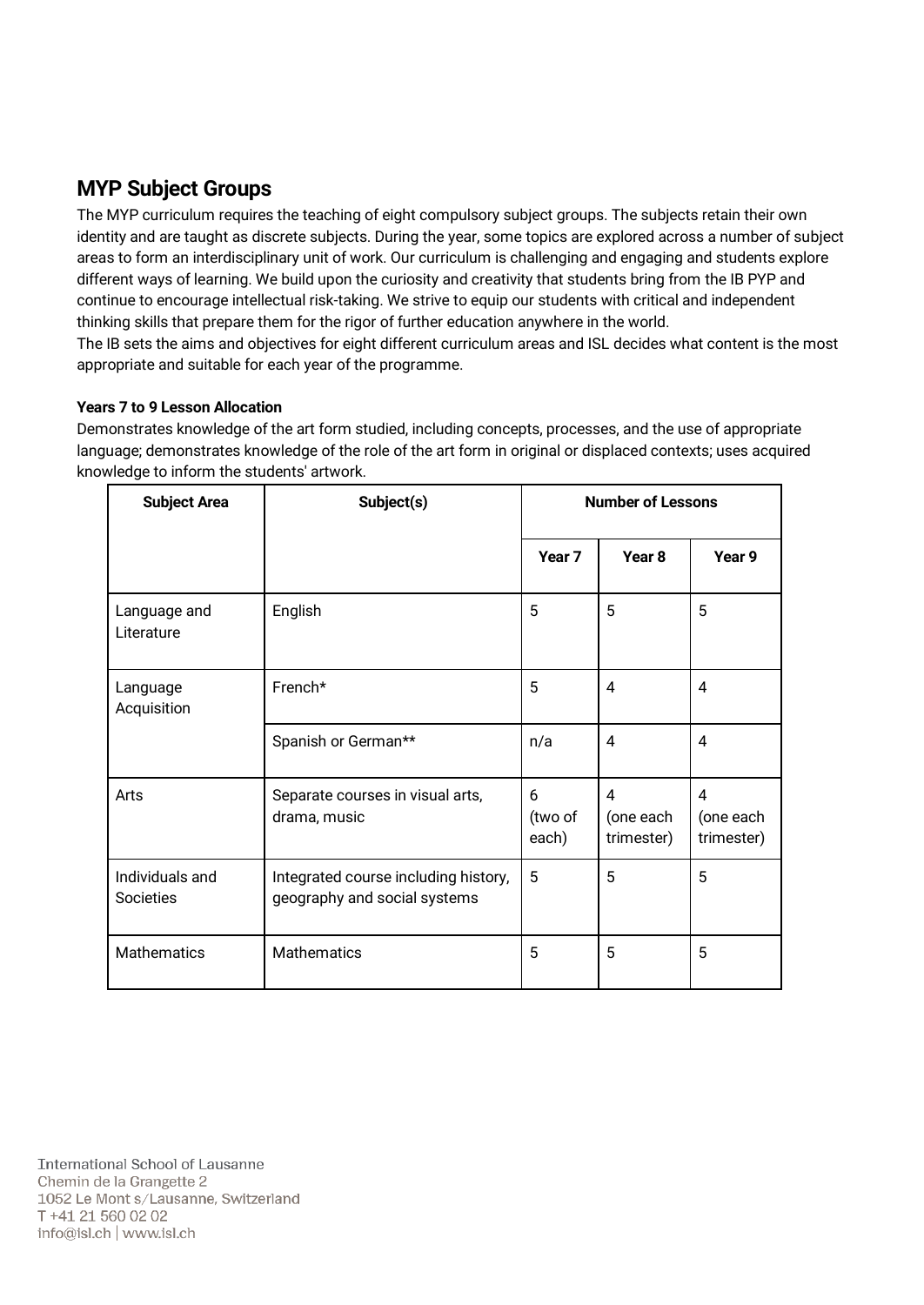| <b>Physical and Health</b><br>Education | PE, swimming                                                  | 4   | 4 | 4 |
|-----------------------------------------|---------------------------------------------------------------|-----|---|---|
| Sciences                                | Integrated course including biology,<br>chemistry and physics | 5   | 5 | 5 |
| Design                                  | Integrated course including product<br>and digital design     | l 4 | 4 | 4 |

\* Students in the learning support or English as an Additional Language (EAL) programme will not take French in Year 7.

\*\* Students in the learning support or EAL programme will not take Spanish or German in Years 8 and 9.

#### Year 10 Lesson Allocation

In Year 10, students have six compulsory subjects and two options to make in their courses. One of these options must be a creative subject (Design, Visual Arts, Music or Drama).

| <b>Compulsory Subjects</b>                        | <b>Lessons Per Week</b> |
|---------------------------------------------------|-------------------------|
| Language and Literature - English                 | 5                       |
| Language Acquisition - French                     | 5                       |
| <b>Mathematics</b>                                | 5                       |
| Sciences - Biology/ Chemistry/ Physics (combined) | 8                       |
| Individuals and Societies                         | 5                       |
| Physical and Health Education                     | 4                       |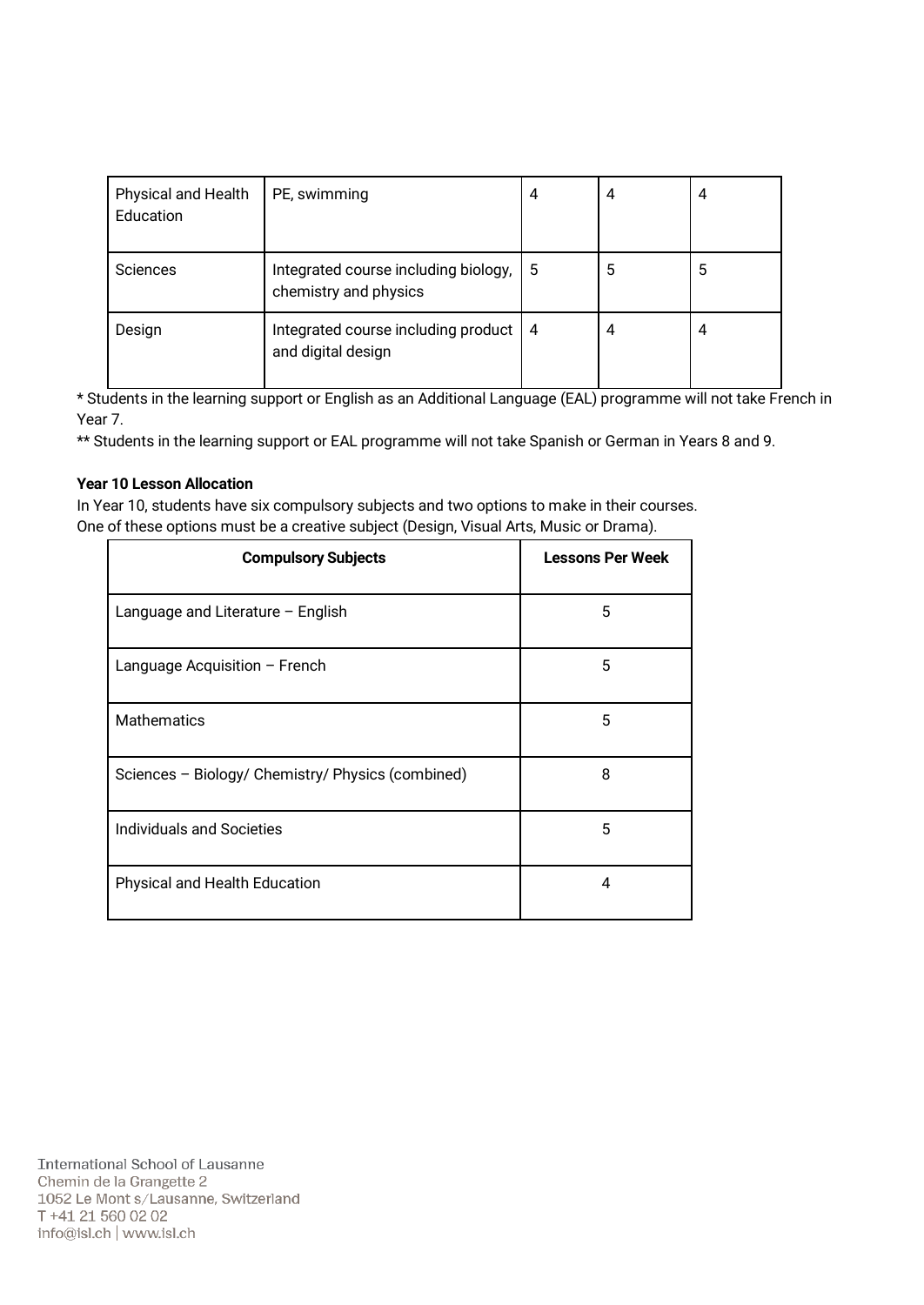| <b>Optional Creative Subjects</b> | <b>Lessons Per Week</b> |
|-----------------------------------|-------------------------|
| Design                            | 4                       |
| <b>Visual Arts</b>                | 4                       |
| Music                             | 4                       |
| Drama                             | 4                       |
| <b>Individuals and Societies</b>  | 5                       |
| Physical and Health Education     | 4                       |

| <b>Other Optional Subjects</b>           | <b>Lessons Per Week</b> |
|------------------------------------------|-------------------------|
| Language Acquisition - Spanish or German | 4                       |
| <b>Academic Coaching</b>                 | 4                       |
| EAL                                      | 4                       |

Considerations for the options:

- Spanish and German courses are designed for students who have already studied the language for two years. Both courses are foreign language courses. If a student decides to discontinue Spanish and German in Year 10 they will not be able to recommence in Year 11 or in the IB DP.
- Academic Coaching and English as an Additional Language (EAL) are mainly for students already attending this class. If you think you may need additional help in this area please contact our Assistant Principal - IB Middle Years Programme Coordinator.
	- Music students should have a preferred instrument, and are strongly encouraged to have a private instrumental teacher. The school can assist in arranging this. Instruments could include keyboard, percussion, guitar, woodwind, brass, string instruments or voice. The cost of these lessons is borne by the family.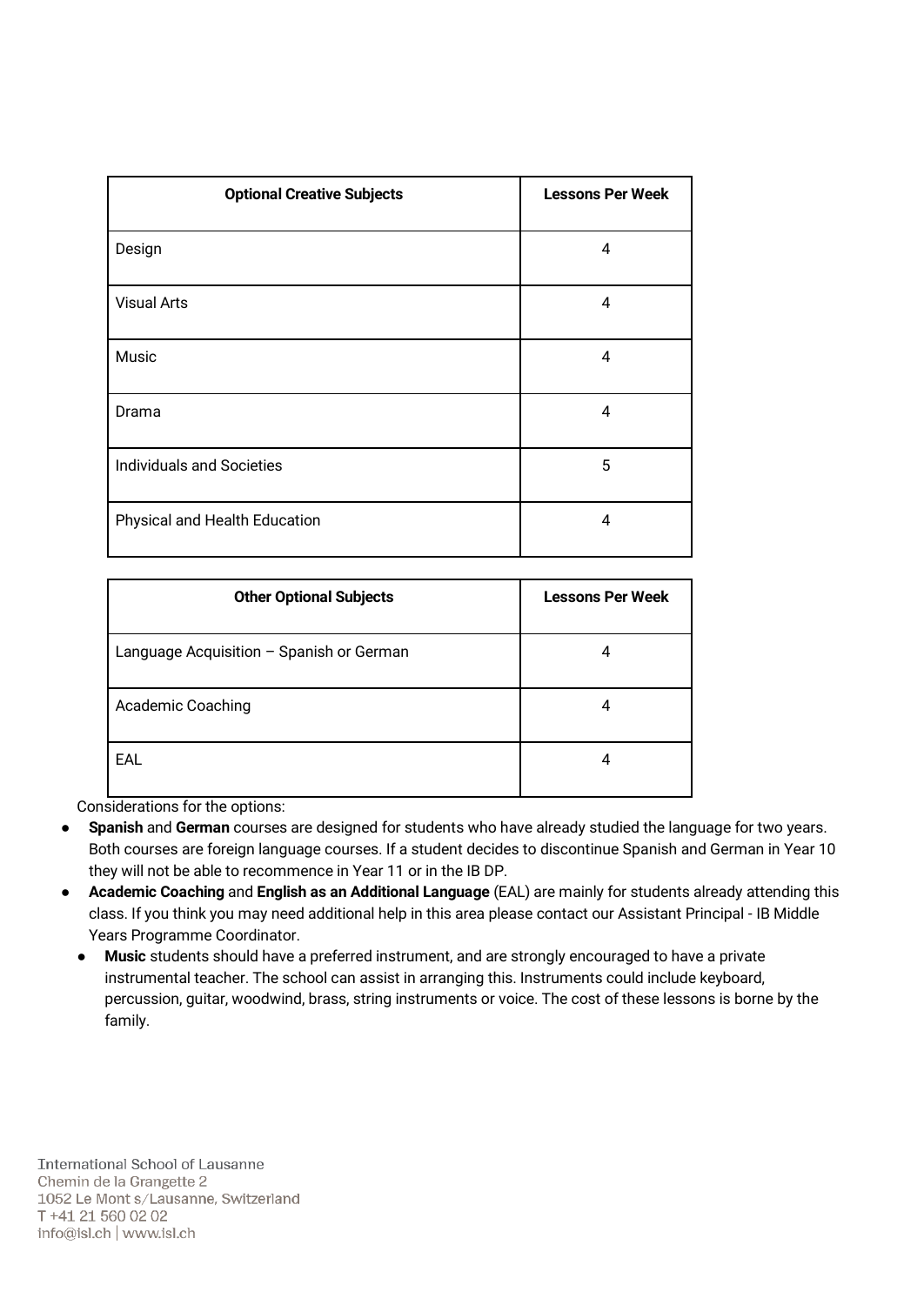#### Year 11 Lesson Allocation

In Year 11, students have five compulsory subjects and four options to make in their courses. One of these options must be a science (Biology, Chemistry or Physics) and one must be a creative subject (Design, Visual Arts, Music or Drama). However, students are free to select more than one science or creative subject.

| <b>Compulsory Subjects</b>             | <b>Lessons Per Week</b> |
|----------------------------------------|-------------------------|
| Language and Literature - English      | 5                       |
| Language Acquisition - French          | 5                       |
| Mathematics - standard or extended     | 5                       |
| Individuals and Societies - Humanities | 5                       |
| Physical and Health Education          | 4                       |

| <b>Optional Science Subjects</b><br>(must choose at least one) | <b>Lessons Per Week</b> |
|----------------------------------------------------------------|-------------------------|
| Biology                                                        |                         |
| Chemistry                                                      | 4                       |
| Physics                                                        |                         |

| <b>Optional Creative Subjects</b><br>(must choose at least one) | <b>Lessons Per Week</b> |
|-----------------------------------------------------------------|-------------------------|
| Digital Design (computer programming)                           |                         |
| Product Design (materials and product development)              |                         |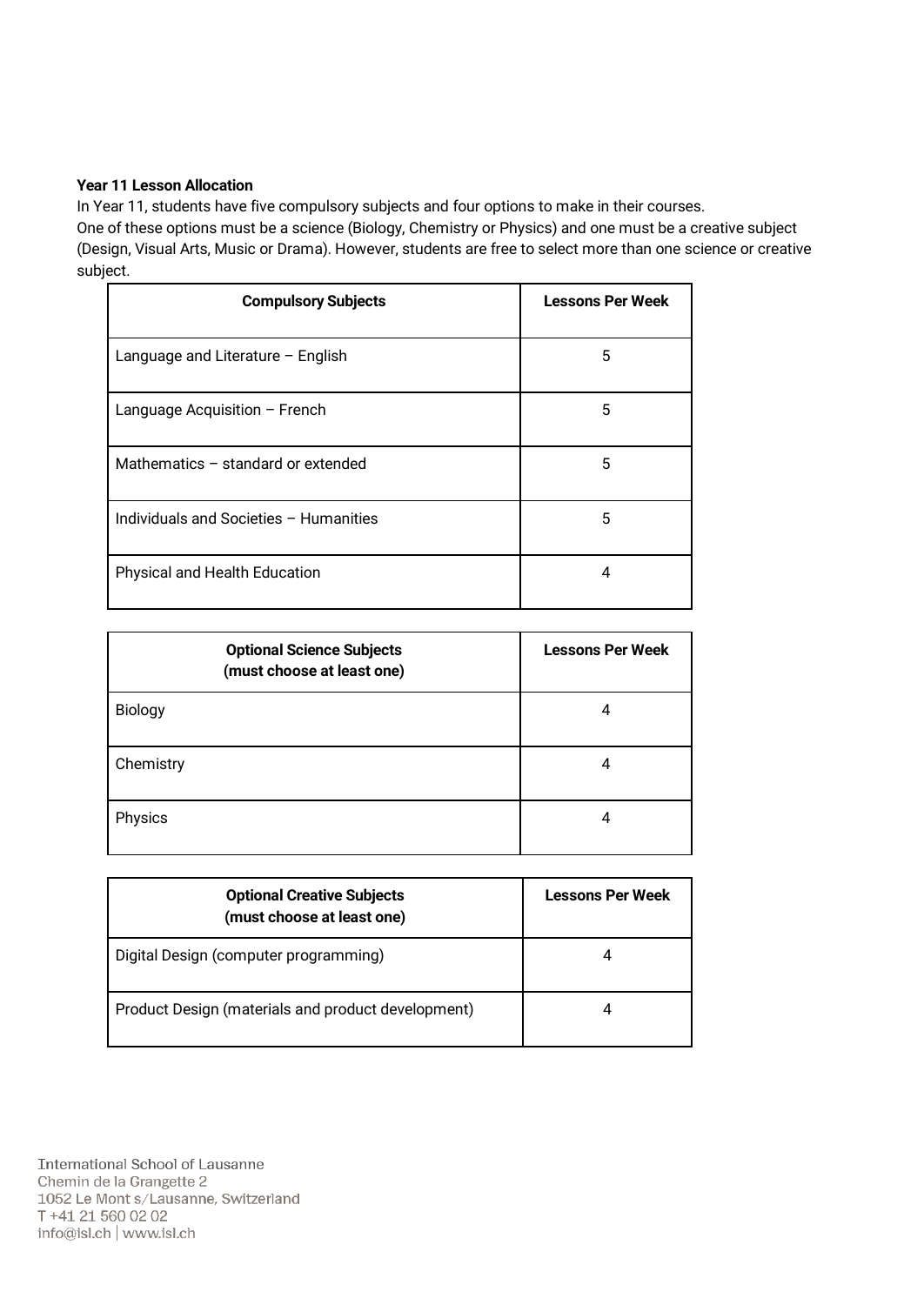| <b>Visual Arts</b> | 4 |
|--------------------|---|
| Music              | 4 |
| Drama              | 4 |

| <b>Other Optional Subjects</b>           | <b>Lessons Per Week</b> |
|------------------------------------------|-------------------------|
| Language Acquisition - Spanish or German | 4                       |
| Academic Coaching                        | 4                       |
| EAL                                      | 4                       |

Considerations:

- Design: There are separate courses for Digital Design and Product Design. Digital Design focuses on programming and is useful for those thinking about the Computer Science course in the IB Diploma. Product Design focuses on designing, making and testing physical products using a combination of manual and automated methods and is useful for those thinking about doing Design Technology in the IB Diploma. Due to staffing restrictions, unfortunately we cannot allow students to take both courses.
- Spanish and German courses are designed for students who have already studied the language for three years. Both courses are foreign language courses and are appropriate for students who are considering taking Language B in the IB Diploma.
- Academic Coaching and English as an Additional Language (EAL) are mainly for students already attending this class. If you think you may need additional help in this area please contact Mr Anderson.
- Music students should have a preferred instrument, and are strongly encouraged to have a private instrumental teacher. The school can assist in arranging this. Instruments can include keyboard, percussion, guitar, woodwind, brass, string instruments or voice. The cost of these lessons would be borne by the family.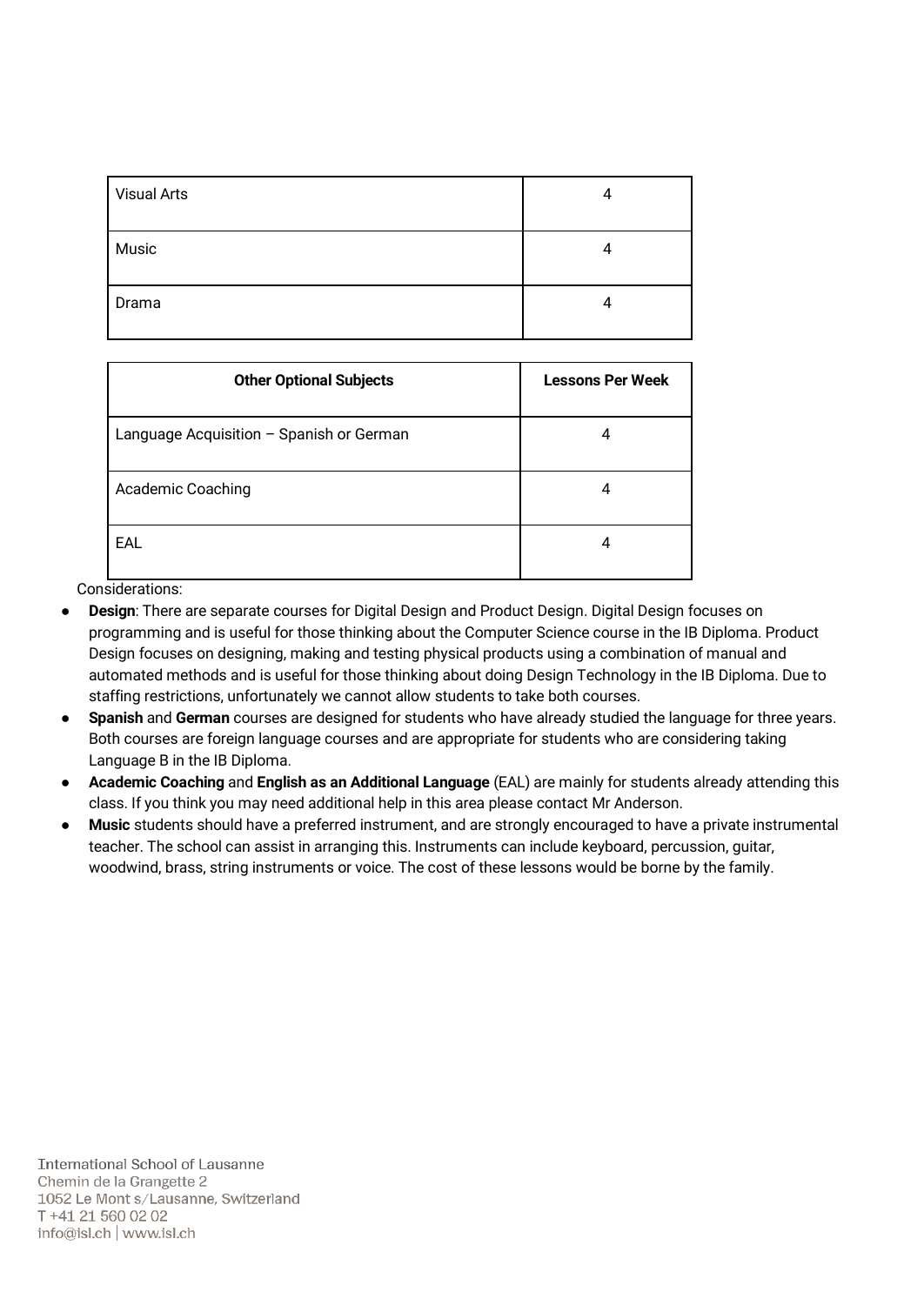### Arts: Visual Arts, Music and Drama

The Creative Arts Department at ISL equally embraces music, visual art and drama. Each discipline has its own mode of expression giving the student the opportunity to create, perform, critic and consume. Throughout the middle school, the Creative Arts Department enhances student learning by providing a holistic learning environment. Students are encouraged to think creatively, to work collaboratively, particularly in performance and presentation, to be reflective and open-minded. It is our aim to develop each student's individual and unique potential, thus enriching their lives and developing their interests in the areas of visual and performing arts. The philosophy of the arts programme at ISL is to create a holistic working environment as well as to develop the minds of the students into becoming creative and critical thinkers in preparation for a fast developing modern world.

The application of skills, the realization of ideas and the emphasis on process as well as product enables students to develop fully their powers of expression and individual creativity. Through problem-solving and creative experiences students become inquirers and risk-takers, thus developing an attitude of individual responsibility for their own creative growth and discovery, and increased self-confidence and esteem.

Assessment for visual arts, drama and music in all years of the programme is criterion-related, based on four equally weighted assessment criteria. Students can expect to be summative assessed on each criterion at least twice a year. The criteria are linked to the objectives for the course, and they become increasingly demanding as the student progresses through the MYP.

#### Criterion A -Knowledge and Understanding

Demonstrates knowledge of the art form studied, including concepts, processes, and the use of appropriate language; demonstrates knowledge of the role of the art form in original or displaced contexts; uses acquired knowledge to inform the students' artwork.

#### **Criterion B - Developing Skills**

Demonstrates the acquisition and development of the skills and techniques of the art form studied; demonstrates the application of skills and techniques to create, perform and/or present art.

#### Criterion C -Thinking Creatively

Outlines a clear and feasible artistic intention; outlines alternatives, perspectives, and imaginative solutions; demonstrates the exploration of ideas through the developmental process to a point of realization.

#### Criterion D -Responding

Outlines connections and transfer learning to new settings; creates an artistic response inspired by the world around them; evaluates the artwork of self and others.

Students will have the opportunity to enhance and develop their creative thinking skills, observe and critique the works of others as well as developing a wide variety of skills in production of art works, presentation and performance.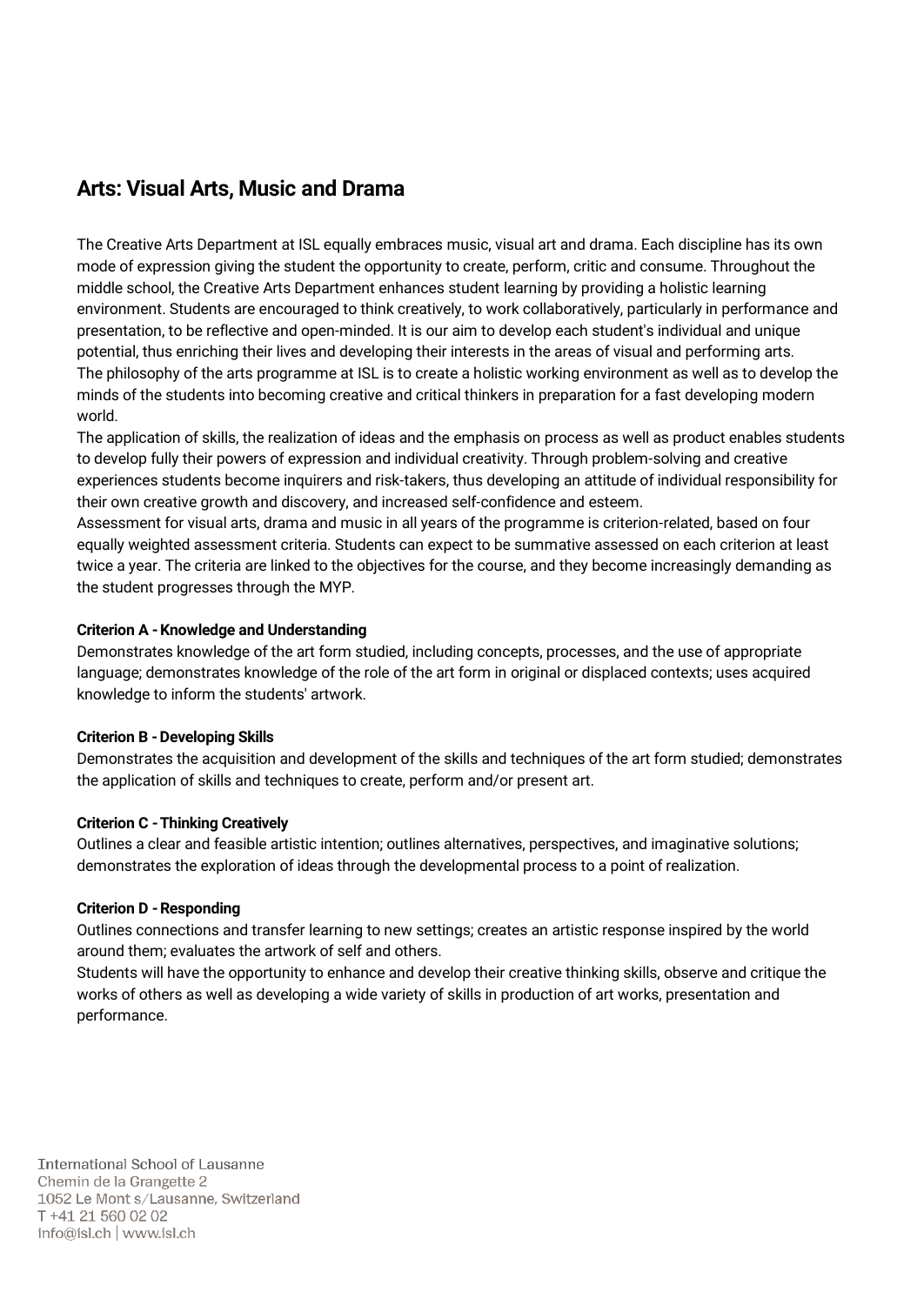Knowledge and understanding - Students will study a variety of art forms from the traditional to the avant-garde. They will widen their vocabulary of genre and learn to differentiate and make comparative studies between the works of renowned artists, playwrights and musicians. Being given the opportunity to form their own opinions and invariably articulate a transition of their knowledge into their own works.

Technique and skill - Although the programme is very much designed to enhance the creativity of the student, many workshops and activities focus on developing the technical skills of the student. Formative tasks and summative tasks will be designed to allow a student to reach a certain level of skills in visual arts, drama and music.

The use of an arts process journal encourages and records experimentation, critical and creative thinking. The intention of the process journal is to contribute to students' ability to see the transference of processes; these are used in the three different arts disciplines.

Students should take personal ownership and responsibility for their journals. Its function is not a pretty formalized portfolio of best works but an evolving record of the artistic intentions, processes, accomplishments and journey of the student artist. Students are encouraged and guided on how to use these journals from MYP year 1, thus as they enter year 4 and 5, they have thoroughly understood the significance of process, research, experimentation and the importance of the development of an idea to a fruitful conclusion.

Thinking creatively - Tasks are set from MYP year 1 to 5 to help the students develop their creativity, inspire projects, problem solve, evidence of this is seen in the process journal.

Critical thinking - In an ever changing world, where you are only as good as yesterday's idea, classes are designed to help students become investigators, researchers and make decisions on their work and of others. Questioning artistic intention, the communication between the artist and the audience as well as how we define art and the different genre.

#### Arts in Context

Visits to local art galleries - When possible, we provide students with the opportunity to visit art galleries thus exposing them to works of other artists. All students are invited to the Diploma Programme exhibition where they can interview the artists and get insight to the process and development of ideas in which a student has gone through. Le Musée de l'Art Brut situated in Lausanne houses the biggest art brut collection in the world. Every year, we visit this with students from MYP year 5 and use this as a stimulus for an arts project across all three disciplines.

Arts Showcase - Throughout the year we are active in the arts; we have the "Arts Showcase" which is an exhibition of the arts from MYP year 1 to 5, including artworks, theatrical presentations and musical performances. Every student in the MYP has at least one piece of work on display.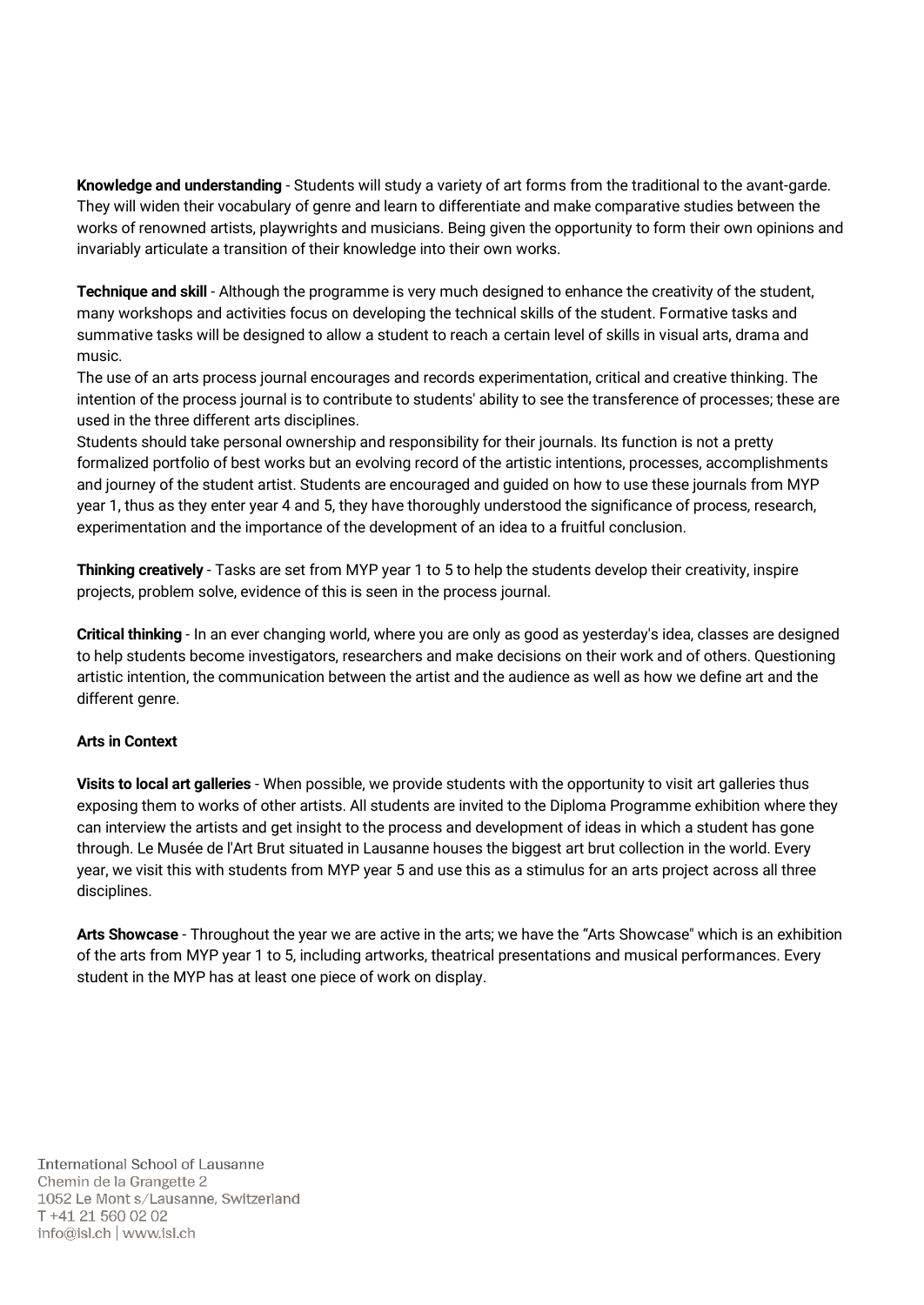#### Musical Recitals and theatre and performance

As well as our arts in the classroom, we have many extra-curricular arts; productions, plays, musical recitals vocal and instrumental and a large case musical theatre production every year. We also have a concert band comprised of over 20 students and teachers.

Visiting artist and theatrical group: We also provide opportunities for the students to work and experience external theatrical companies as well as visiting musicians. Professional UK based theatre company Idle Motion comes once a year, offering workshops and performance. Every year we also have a travelling Shakespeare company who put on professional performances for the whole community. We have invited a range of professional musicians into the classroom including musicians playing "world music" from African to Australian to name but a few.

The interest from the students is thriving and we have a large uptake of student interest for arts subjects in MYP year 4 and 5, with most students opting to take two arts subjects: In our new facilities students have more space to practice their music, with the incorporation of 10 new music practice rooms. One of the art rooms is specifically assigned for three-dimensional projects, allowing more activities such as batik, clay, and printmaking to take place. The inclusion of an allocated large exhibition space and a brand new auditorium, media suite and a recording studio has increased our possibilities and serve to help an already successful vibrant arts department to grow. Providing opportunities for more innovation and development of ideas, helping students to fulfil their unique creative potential and artistic skills.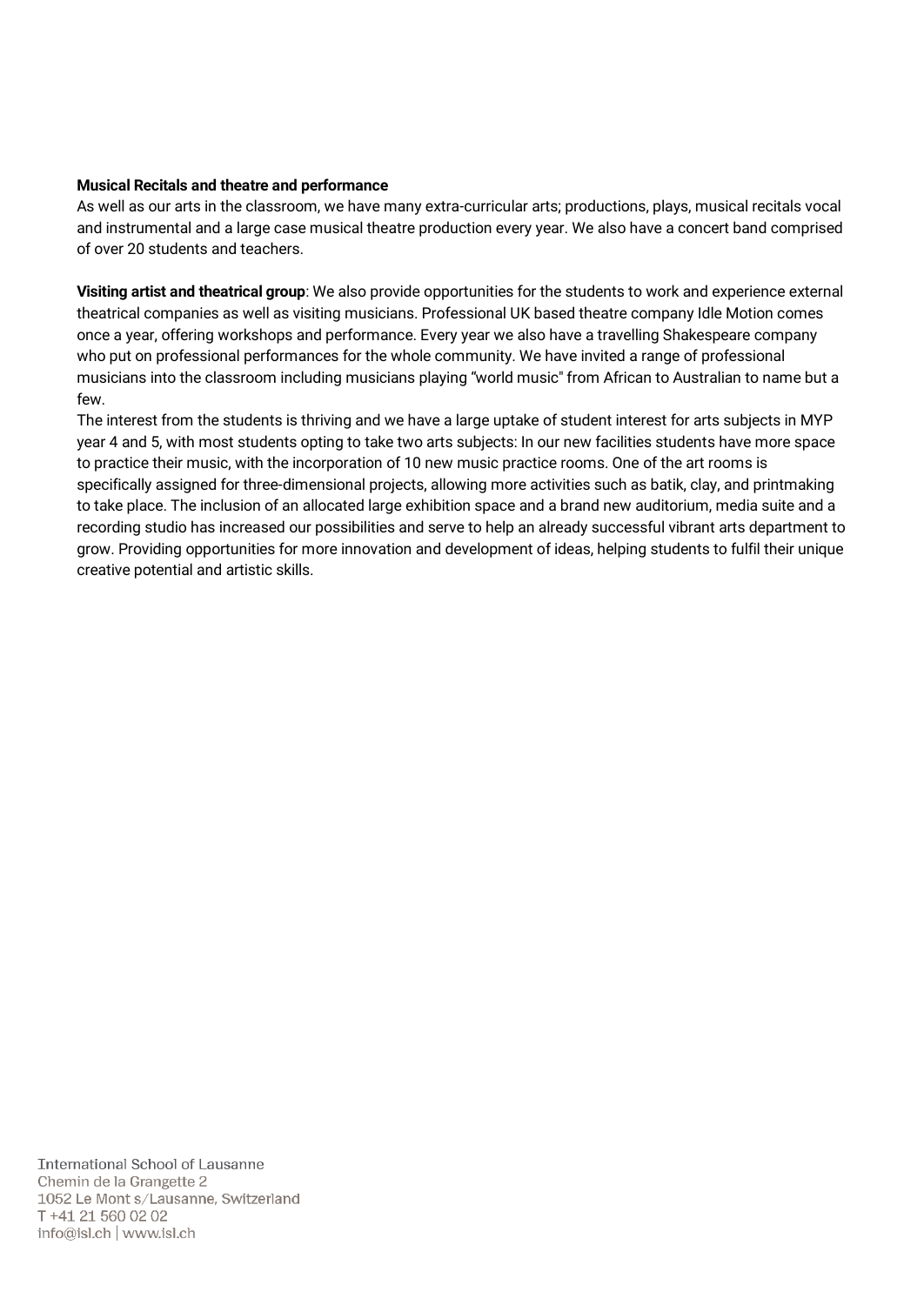### Design

"MYP Design challenges all students to apply practical and creative thinking skills to solve design problems; encourages students to explore the role of design in both historical and contemporary contexts; and raises students' awareness of their responsibilities when making design decisions and taking action. Inquiry and problem-solving are at the heart of the subject group. MYP design requires the use of the design cycle as a tool, which provides the methodology used to structure the inquiry and analysis of problems, the development of feasible solutions, the creation of solutions, and the testing and evaluation of the solution. In MYP design, a solution can be defined as a model, prototype, product or system that students have developed and created independently."

IBMYP Design Subject Guide September 2014

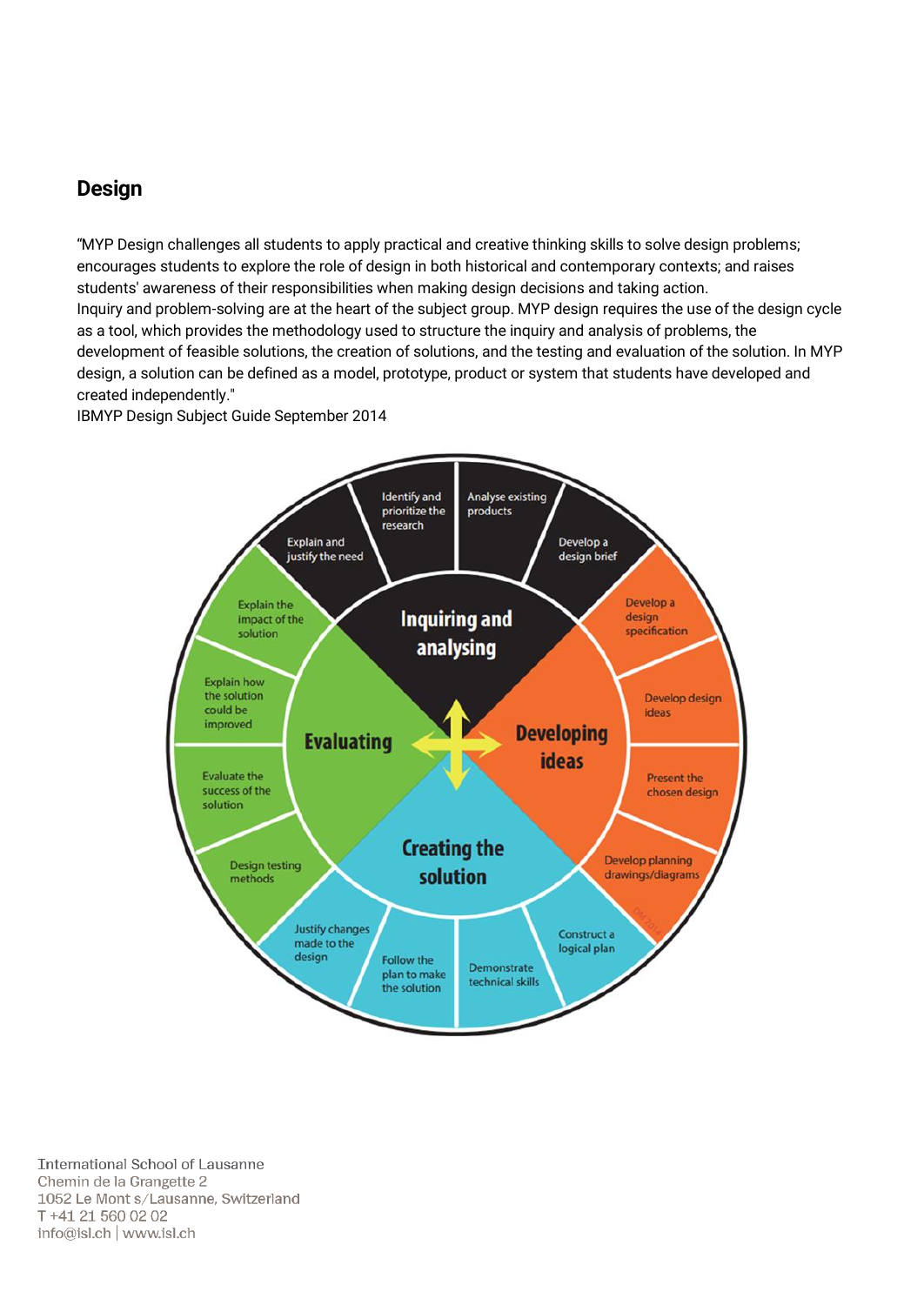#### The Design Cycle

The Key Concepts for MYP Design are indicated by the shaded cells in the table below:

| Aesthetics  | Change                     | Communication         | Communities    |
|-------------|----------------------------|-----------------------|----------------|
| Connections | Creativity                 | Culture               | Development    |
| Form        | <b>Global interactions</b> | Identity              | Logic          |
| Perspective | Relationships              | Time, place and space | <b>Systems</b> |

#### Assessment Criteria

Students will be assessed on each of the criteria at least twice in each academic year.

| <b>Criterion A</b> | Inquiring and analysing | <b>Maximum 8</b> |
|--------------------|-------------------------|------------------|
| <b>Criterion B</b> | Developing ideas        | <b>Maximum 8</b> |
| <b>Criterion C</b> | Creating the solution   | <b>Maximum 8</b> |
| <b>Criterion D</b> | Evaluating              | <b>Maximum 8</b> |

The assessment criteria focus on each stage of the design cycle, and the outcomes therein, and they encourage students to develop their research, design, planning and evaluation techniques for the duration of each project. Over the course of the five years, the students will be expected to progress from designing for themselves to solving real life problems by designing for others. Students' design folios will be assessed using the MYP Design criteria, although task specific versions will often be developed to clarify for the students what is being assessed. For the final two years of the MYP, students in Design will have their projects assessed using the following criteria: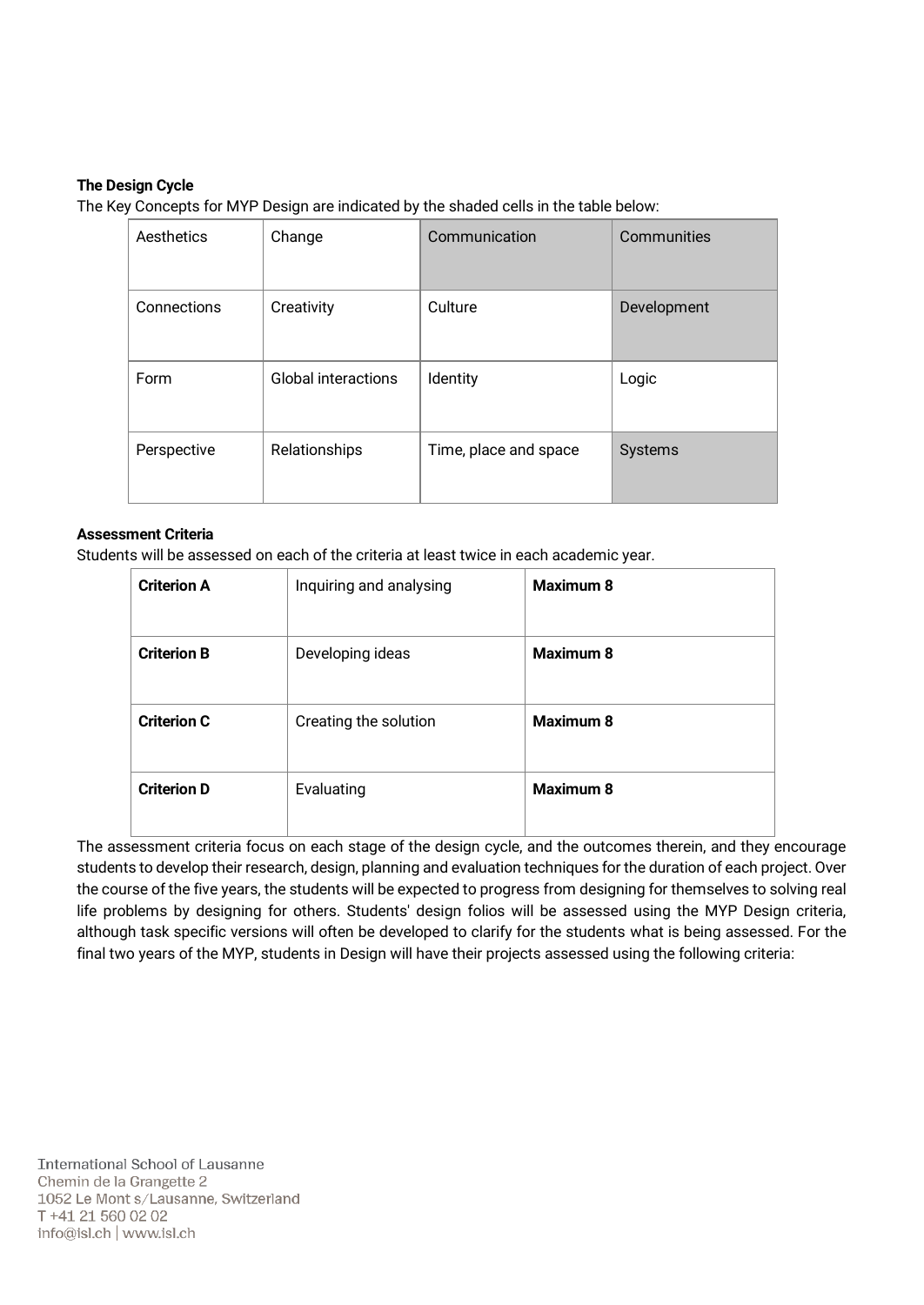#### Assessment Methods

| <b>Criterion</b> | <b>Maximum</b> | <b>Possible Assessment Methods</b>                                                                       |
|------------------|----------------|----------------------------------------------------------------------------------------------------------|
| A                | 8              | Mind mapping, product analysis, survey techniques, materials<br>testing, SWOT analysis, decision making. |
| B                | 8              | Creative solution, design communication, annotation, decision<br>making.                                 |
| C                | 8              | Gantt charts, production plan, project management,<br>technical/practical skills.                        |
| D                | 8              | reflection, product testing, prototyping, user trips                                                     |

#### Design @ ISL

When studying MYP Design, the students are encouraged to develop their solutions using a wide range of resources from our cutting edge materials lab and IT suite. The students' laptops contain a number of professional software packages to allow them to develop skills based on the tools that industry is currently using e.g. the full Adobe suite and the entire range of Autodesk applications; which includes Inventor 2018 and Revit architectural software. The IT lab contains full class sets of the latest Lego Mindstorms Robotics kits, as well as an ever evolving provision for digital film-making and special effects.

The machines available for use in the workshop range from the more traditional hand and power tools that allow for the manipulation of wood, metals and plastics, to cutting edge CNC (computer numerically controlled) router, laser cutters and 3D printers. This allows the students to focus on their own particular strengths or areas of interest when planning a solution.

The department strives to provide a varied, stimulating and meaningful curriculum, and there are many highlights over the course of the five years. We also strive to make links with the community and are proud to have collaborations with external bodies throughout our program ranging from projects working with the likes of LEDsafari to hosting events like the Girls Codeathon in collaboration with EPFL.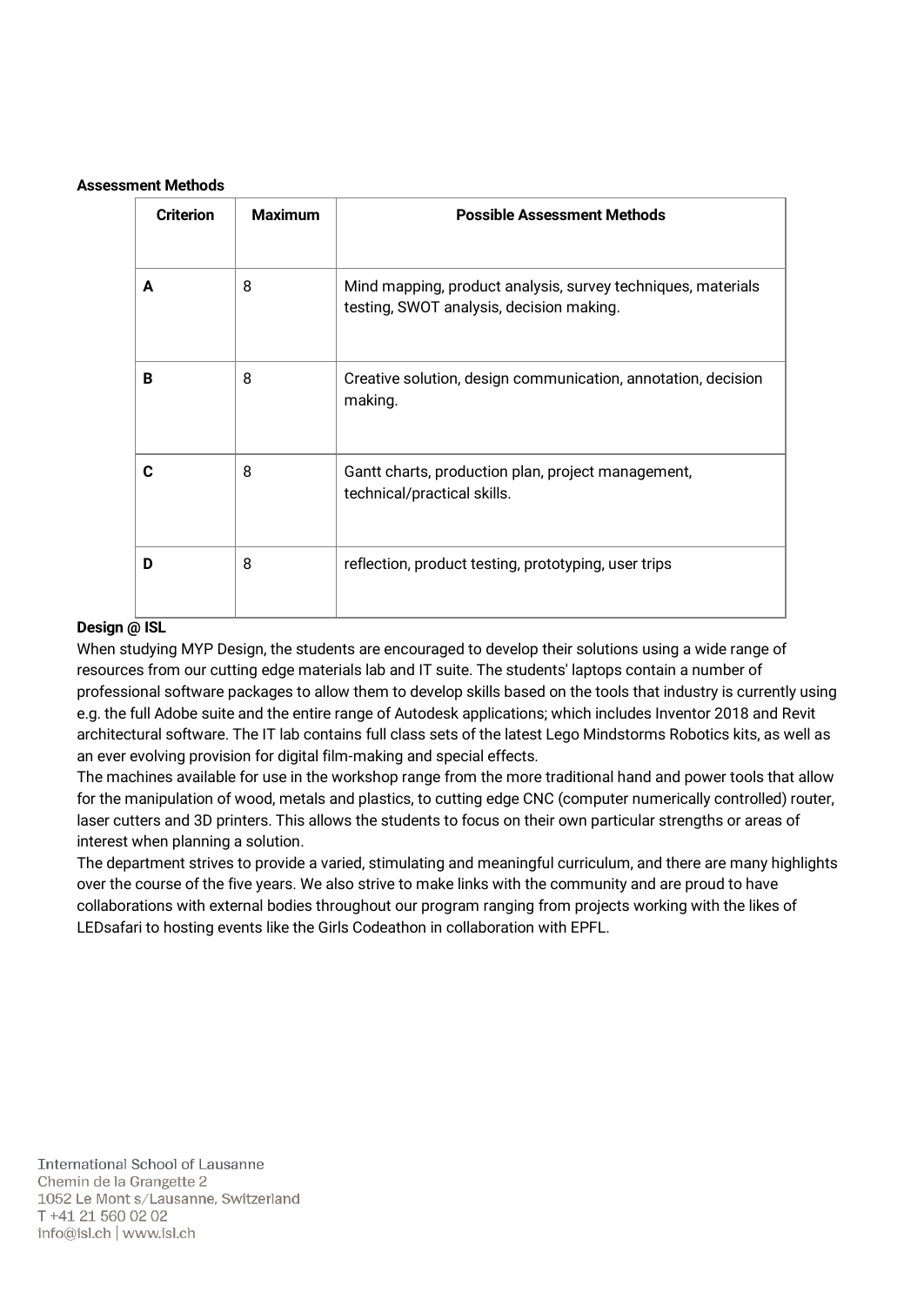# Individuals and Societies

MYP individuals and societies encourages learners to respect and understand the world around them and equips them with the necessary skills to inquire into historical, contemporary, geographical, political, social, economic, religious, technological and cultural factors that have an impact on individuals, societies and environments. It encourages learners, both students and teachers, to consider local and global contexts.

MYP individuals and societies incorporates disciplines traditionally studied under the general term "the humanities" (such as history, economics and geography).

The IB's approach to individuals and societies includes a strong focus on inquiry and investigation. Students collect, describe and analyse data used in studies of societies; test hypotheses; and learn how to interpret increasingly complex information, including original source material. This focus on real-world examples, research and analysis is an essential aspect of the subject group.

The study of individuals and societies helps students to develop their identities as individuals and as responsible members of local and global communities. These explorations of our common humanity are intrinsically interesting, and disciplines in this subject group are filled with potential for creating in students a lifelong fascination with "the human story" as it continues to evolve in an era of rapid change and increasing interconnectedness. Studies in individuals and societies are essential for developing empathy and internationalmindedness, including the idea that "other people, with their differences, can also be right" (IB mission statement). The aims of MYP individuals and societies are to encourage and enable students to:

- appreciate human and environmental commonalities and diversity
- understand the interactions and interdependence of individuals, societies and the environment
- understand how both environmental and human systems operate and evolve
- identify and develop concern for the well-being of human communities and the natural environment
- act as responsible citizens of local and global communities
- develop inquiry skills that lead towards conceptual understandings of the relationships between individuals, societies and the environments in which they live.

Concepts have an important place in the structure of knowledge that requires students and teachers to think with increasing complexity as they organize and relate facts and topics.

Concepts express understanding that students take with them into lifelong adventures of learning. They help students to develop principles, generalizations and theories. Students use conceptual understanding as they solve problems, analyse issues, and evaluate decisions that can have an impact on themselves, their communities and the wider world.

The key concepts contributed by the study of individuals and societies are as follows:

Change is a conversion, transformation, or movement from one form, state or value to another. Inquiry into the concept of change involves understanding and evaluating causes, processes and consequences.

For individuals and societies, the concept of change allows examination of the forces that shape the world: past, present and future. The causes and effects of change can be natural and artificial; intentional and unintentional; positive, negative or neutral. The subject group explores the role of individuals and societies in shaping change.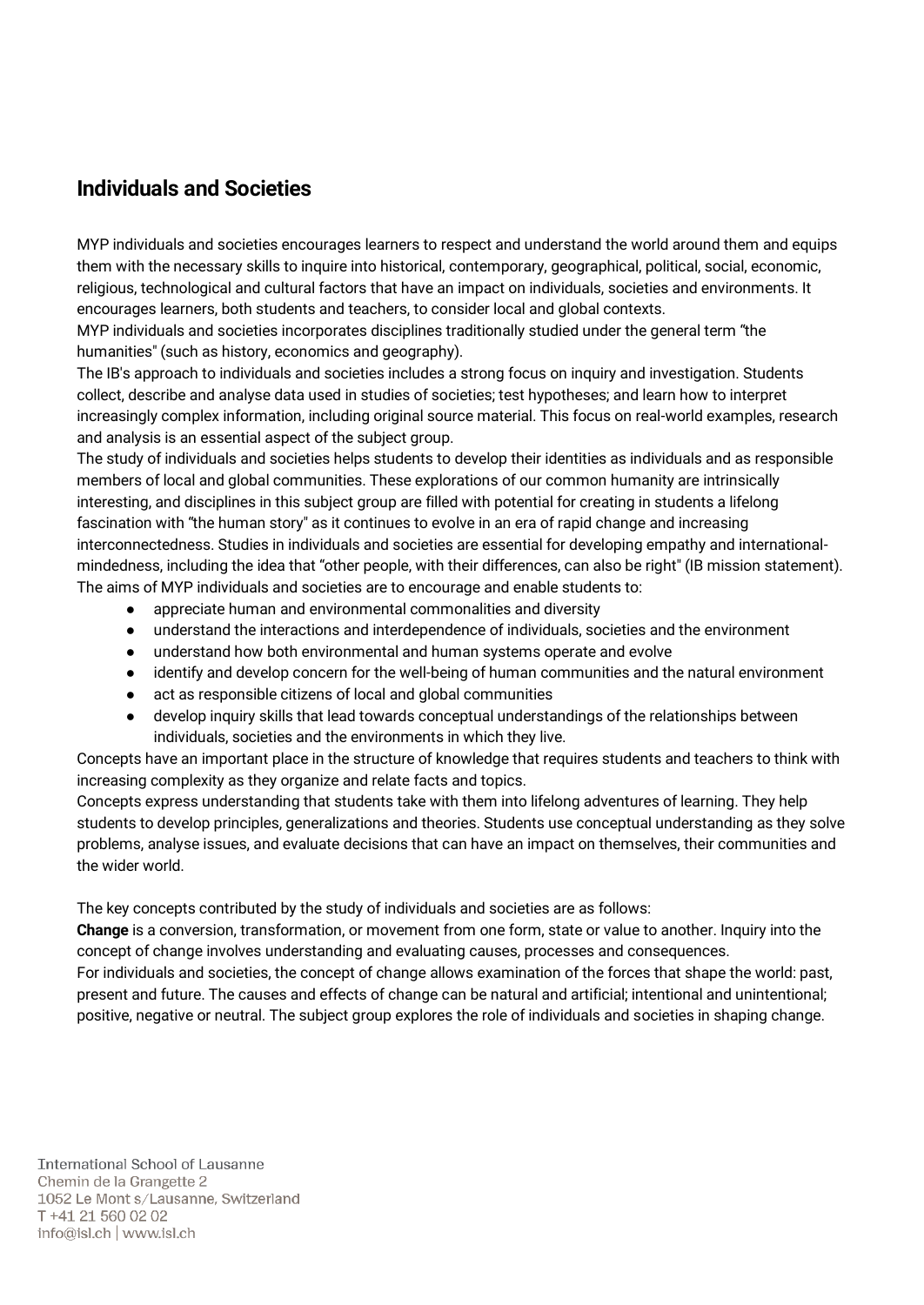Global interactions focus on the connections between individuals and communities, as well as their relationships with built and natural environments, from the perspective of the world as a whole.

For individuals and societies, global interactions focuses on the interdependence of the larger human community, including the many ways that people come into conflict with and cooperate with each other, and live together in a highly interconnected world to share finite resources.

The intrinsically linked concepts of time, place and space refer to the absolute or relative position of people, objects and ideas. Time, place and space focuses on how we construct and use our understanding of location ("where" and "when").

For individuals and societies, time is not simply the measurement of years or time periods but is a continuum of significant events of the past, present and future. Place and space are complex concepts, the definitions of which are fluid. Place is socially constructed and can be explored in terms of constraints and opportunities afforded by location. Places have value and meaning defined by humans. Space relates to where and why places and landscapes are located. This concept also includes the social, economic, and political processes that interact through or across space, resulting in patterns and networks arising, such as migration or trade flows. Challenges related to "place and space" can be understood on multiple scales (including local, regional, national and global). Systems are sets of interacting or interdependent components. Systems provide structure and order in human, natural and built environments. Systems can be static or dynamic, simple or complex.

For individuals and societies, systems thinking provides a powerful tool for understanding both natural and human environments, and the role of individuals within them. Social and natural systems rely on a state of equilibrium and are vulnerable to change from internal and external forces.

Assessment for Individuals and Societies in all years of the programme is criterion-related, based on four equally weighted assessment criteria. Not all criteria are assessed on every task: the criteria used for the task are dependent upon the nature of the task. Students can expect to be summatively assessed on each criterion at least twice a year. The criteria are linked to the objectives for the course, and they become increasingly demanding as the student progresses through the MYP.

#### Criterion A – Knowledge and understanding

Students develop factual and conceptual knowledge about individuals and societies. In order to reach the aims of individuals and societies, students should be able to:

- use terminology in context
- demonstrate knowledge and understanding of subject-specific content and concepts through descriptions, explanations and examples.

#### Criterion B – Investigating

Students develop systematic research skills and processes associated with disciplines in the humanities and social sciences. Students develop successful strategies for investigating independently and in collaboration with others.

In order to reach the aims of individuals and societies, students should be able to:

- formulate a clear and focused research question and justify its relevance
- formulate and follow an action plan to investigate a research question
- use research methods to collect and record relevant information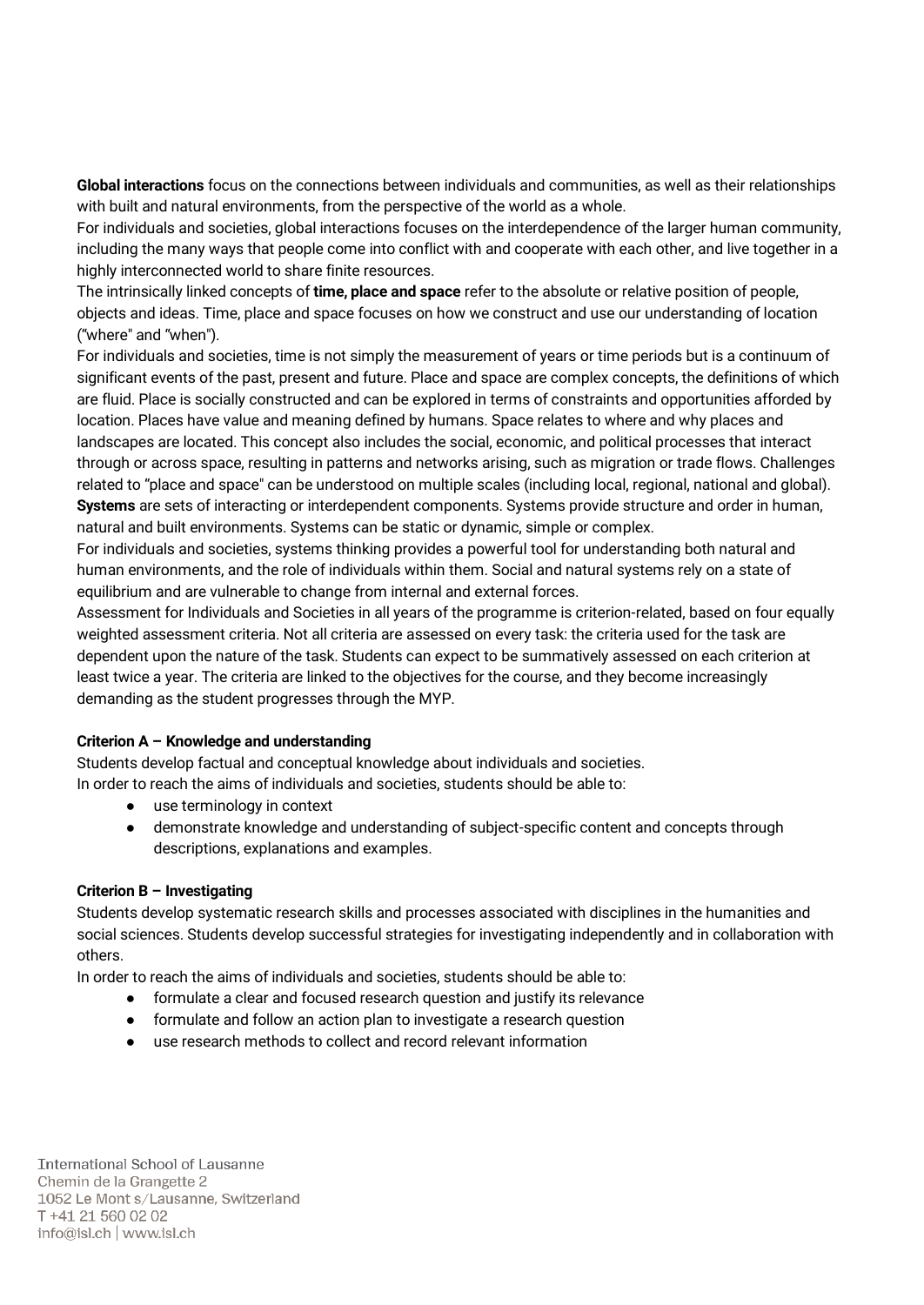● evaluate the process and results of the investigation.

#### Criterion C – Communicating

Students develop skills to organize, document and communicate their learning using a variety of media and presentation formats.

In order to reach the aims of individuals and societies, students should be able to:

- communicate information and ideas using an appropriate style for the audience and purpose
- structure information and ideas in a way that is appropriate to the specified format
- document sources of information using a recognized convention.

#### Criterion D – Thinking Critically

Students use critical thinking skills to develop and apply their understanding of individuals and societies and the process of investigation.

In order to reach the aims of individuals and societies, students should be able to:

- discuss concepts, issues, models, visual representation and theories
- synthesize information to make valid arguments
- analyse and evaluate a range of sources/data in terms of origin and purpose, examining values and limitations
- interpret different perspectives and their implications
- (IB MYP Individuals and Societies Guide, 2014)

Assessment tasks for MYP individuals and societies courses often involve investigations or research that leads to an extended piece of writing, tests and a variety of other oral, written and multimedia assignments. These assessments vary in length and may assess just one objective or several.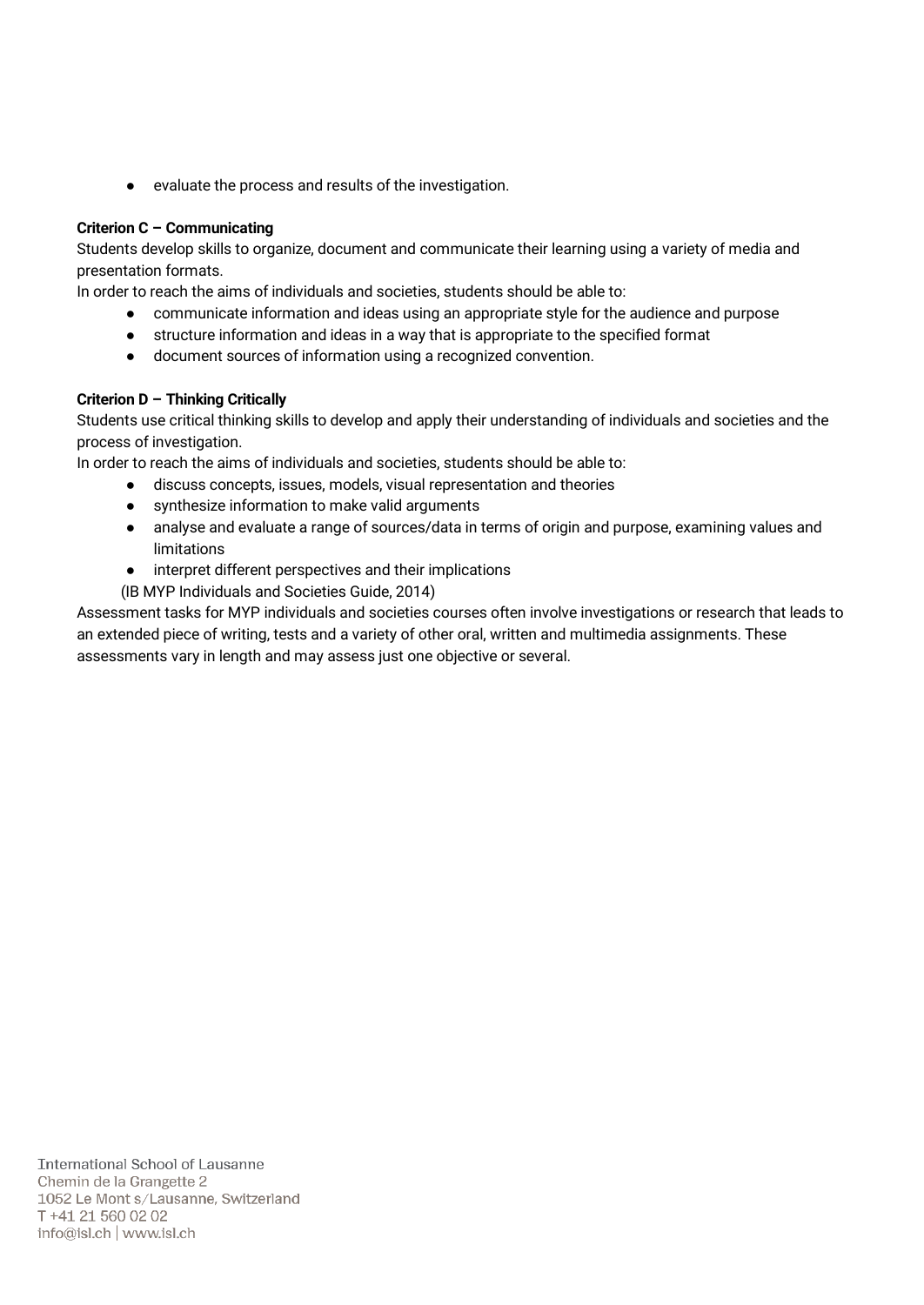# Language A: Language and Literature

Language is fundamental to learning, thinking and communicating; therefore it permeates the whole curriculum. Ultimately, literacy, the mastery of language, gives students agency in the world: the ability to critically read, and thoughtfully produce, text empowers young people to understand and influence the world in which they are growing up.

Our English department wants students to appreciate the importance and beauty of literature: it's power to teach us new things, to build our sense of empathy, to transport us to different worlds, and to capture truths about what it means to be human. We also want students to understand that reading critically does not stop with the traditional texts of the classroom. Our curriculum encourages students to see that they are being constantly bombarded with texts, both visual and written. It has become increasingly evident in recent years that we have a duty to ensure that that young people do not grow up as passive, credulous consumers of everything they read and see around them. And so, we place an emphasis on the idea that non-literary, or "everyday", texts also need to be read, understood, critically evaluated, analysed and unpicked.

As our students develop their abilities as readers, they also, in parallel, develop their creative abilities as writers and producers of texts: from poetry and stories, to films and advertisements, from letters and speeches, to websites and memoirs, our curriculum encourages students to see writing as a tool that can have an impact on an audience and that, through communicating effectively, language can affect change.

All IB programmes value language as central to developing critical thinking, which is essential for the cultivation of intercultural understanding, as well as for becoming internationally minded and responsible members of local, national and global communities. Language is integral to exploring and sustaining personal development and cultural identity, and provides an intellectual framework to support conceptual development. The six skill areas in the MYP language and literature subject group—listening, speaking, reading, writing, viewing and presenting develop as both independent and interdependent skills. They are centred within an inquiry-based learning environment. Inquiry is at the heart of MYP language learning, and aims to support students' understanding by providing them with opportunities to independently and collaboratively investigate, take action and reflect. As well as being academically rigorous, MYP language and literature equips students with linguistic, analytical and communicative skills that can also be used to develop interdisciplinary understanding across all other subject groups. Students' interaction with chosen texts can generate insight into moral, social, economic, political, cultural and environmental factors and so contributes to the development of opinion-forming, decision-making and ethical-reasoning skills, and further develops the attributes of an IB learner.

#### IB MYP Language and literature guide, 2014

Assessment for language and literature in all years of the MYP programme is criterion-related, based on four equally weighted assessment criteria. Not all criteria are assessed on every task: the criteria used for the task are dependent upon the nature of the task. Students can expect to be summatively assessed on each criterion at least twice a year. The criteria are linked to the objectives for the course, and they become increasingly demanding as the student progresses through the MYP.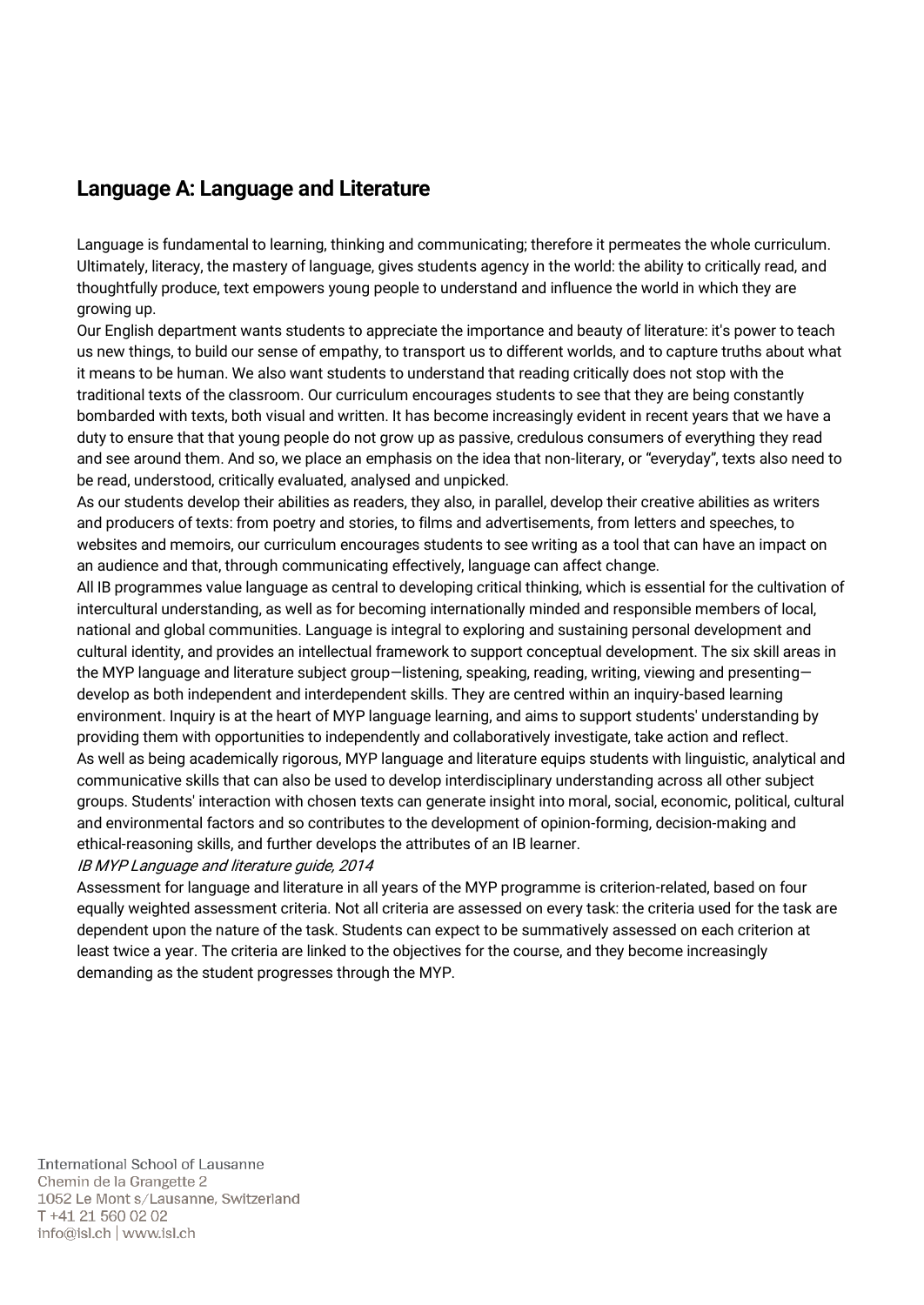#### Criterion A -Analysing

Identify and comment upon significant aspects of texts; identify and comment upon the creator's choices; justify opinions and ideas, using examples, explanations and terminology; identify similarities and differences in features within and between texts.

#### Criterion B -Organizing

Employ organizational structures that serve the context and intention; organize opinions and ideas in a logical manner; use referencing and formatting tools to create a presentation style suitable to the context and intention.

#### Criterion C -Producing text

Produce texts that demonstrate thought and imagination while exploring new perspectives and ideas arising from personal engagement with the creative process; make stylistic choices in terms of linguistic, literary and visual devices, demonstrating awareness of impact on an audience; select relevant details and examples to support ideas.

#### Criterion D -Using language

Use appropriate and varied vocabulary, sentence structures and forms of expression; write and speak in an appropriate register and style; use correct grammar, syntax and punctuation; spell and pronounce with accuracy; use appropriate non-verbal communication techniques.

Through studying MYP language and literature, students will show an increasing awareness of the power of language—both in their own and others' language use. Students will be able to use and interpret language suitably for a variety of intentions and contexts.

Students should work with both familiar and previously unseen texts, in order to practise, develop and demonstrate their language and literature skills. Students should engage with texts from different times, places, cultures, geographical regions, historical periods and perspectives.

Students are assessed on their performance in the following skills:

#### Oral communication

Oral communication encompasses all aspects of listening and speaking—skills that are essential for language development, for learning and for relating to others. Oral communication enables students to construct meaning through the process of articulating thoughts in a variety of ways. Debates, role plays, discussions, Socratic seminars, oral essays, lectures, speeches, interviews, simulations, poetry recitals, and dramatic as well as oral interpretations of literature are all examples of learning experiences students may engage with in order to develop their oral communication skills, both as listeners and speakers.

#### Written communication

Written communication encompasses all aspects of reading and writing. Reading is constructing meaning from text by making inferences and interpretations. The process of reading is interactive and involves the reader's purpose for reading, the reader's prior knowledge and experience, as well as the author's techniques and effects. Writing allows us to develop, organize and communicate thoughts, ideas and information. Fiction and nonfiction in a variety of genres (for example, novels, short stories, biographies, autobiographies, diaries, letters, pastiches, parodies, cartoons, graphic novels, poetry, song lyrics, drama, screenplays, advertisements, blogs, emails,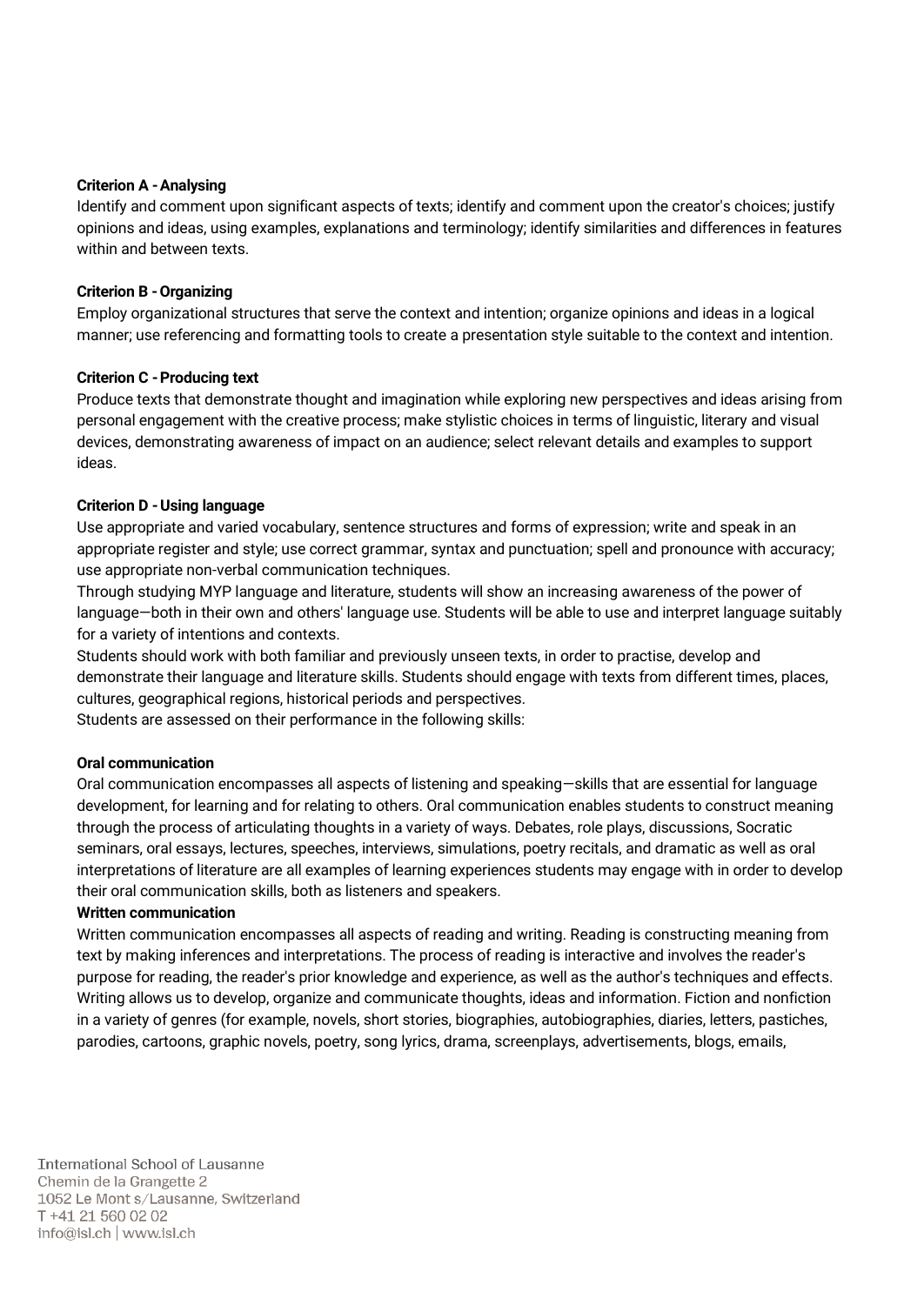websites, appeals, brochures, leaflets, editorials, interviews, magazine articles, manifestos, reports, instructions and guidelines) are all text types students may engage with to develop their written communication skills, both as readers and writers.

#### Visual communication

Visual communication encompasses all aspects of viewing and presenting. Viewing and presenting means interpreting or constructing visuals and multimedia in a variety of situations and for a range of purposes and audiences. Visual texts present information; learning to interpret this information and the ability to understand and use different media are invaluable skills. Engaging with visual texts gives students the opportunity to understand the ways in which images and language interact to convey ideas, values and beliefs. Advertisements, works of art, performance art, dramatic interpretations, postcards, graphic novels, animations, cartoons, comics, films, music videos, video clips, newspapers and magazines, graphs, tables, diagrams, leaflets, posters and television programmes are all examples of visual text types students may engage with in order to develop their visual communication skills, both as viewers and presenters.

The English language and literature programme is varied and provides students with a number of opportunities and extension beyond the school curriculum. Some of the highlights include:

- A wide range of texts and creation processes. In preparation for an increasingly digital and fastchanging world, we ensure that students read and learn to express themselves in a range of registers and media, from Gothic poetry, to informative websites, to online opinion columns, to film adaptations of literature, to news articles.
- Visiting authors. In recent years, we have had the pleasure to welcome Melvin Burgess and Marcus Sedgwick, amongst many other famous children's authors. Authors have come in to school to run workshops and speak to the students about writing. We have also had in guest speakers on a wide range of topics related to literature; for example, Niall de Burca came into perform stories from around the world, while showing students how to effectively grip an audience's attention.
- Subject trips and visits. The department runs trips to see English language theatre produced locally and hosts a theatre company performing at the school once a year. We also take year 10 students to London to see Shakespeare performed at The Globe. We make use of our beautiful surroundings as a source for poetic inspiration with a creative writing trip to the mountains in year 8.
- Strong ties with the school library. Regular library visits are integrated into the curriculum, and the teachers make full use of the library for their classes to research and draw on the librarian's special expertise.
- **Encouragement of creative writing**. The department has arranged thematic poetry days and competitions to promote poetry in the school. We also publish a literary magazine that showcases ISL talent.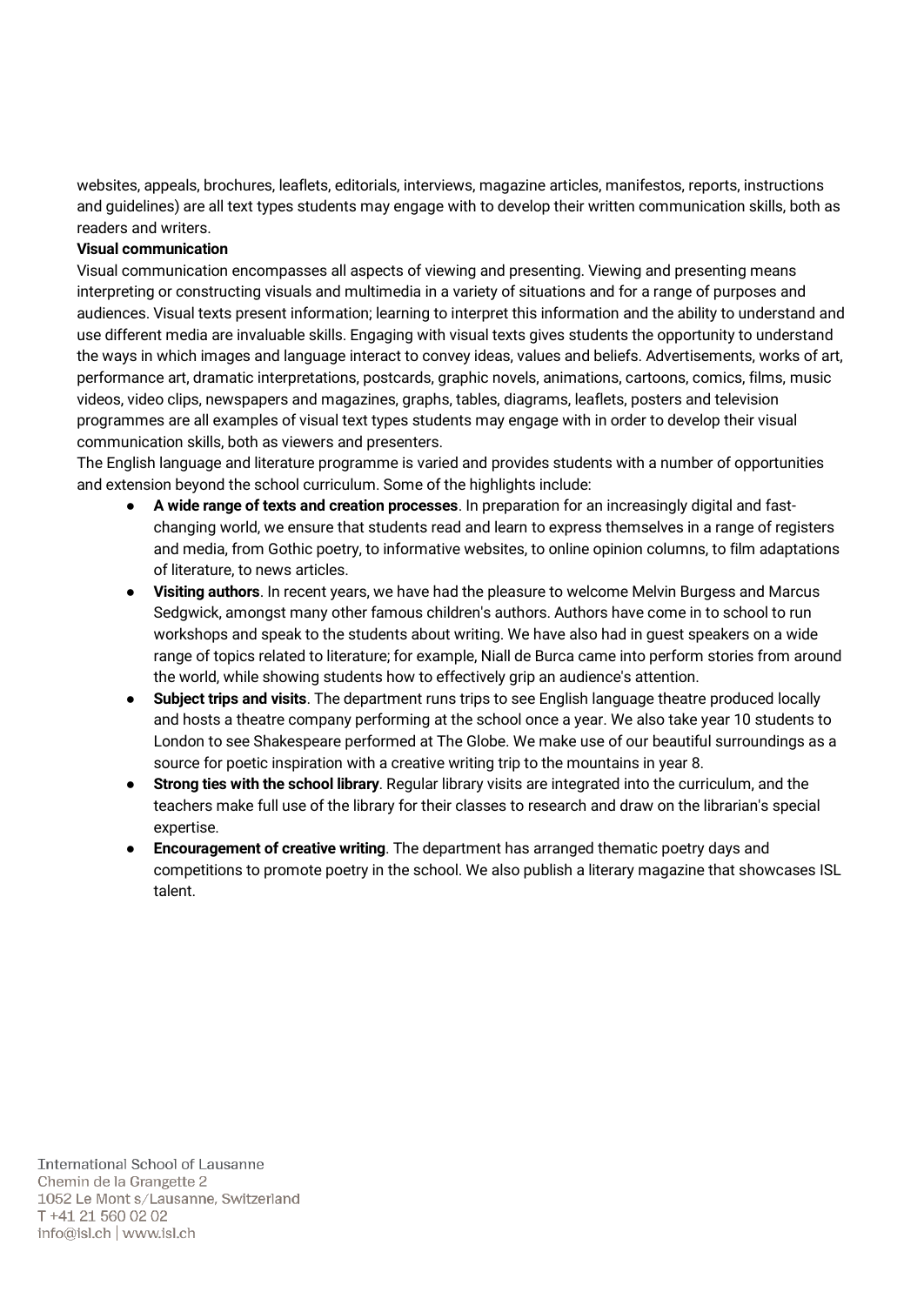# Language Acquisition

An international school in a multilingual continent is in an ideal situation to promote the learning of languages other than one's own. International understanding, an essential ingredient in the ethos of any international school, is enhanced by the acquisition of additional languages and an understanding of their related cultures. New ways of travelling and communicating with people in other countries are making the world a smaller place and the relevance of linguistic and cultural pluralism is clear.

Living in a French-speaking canton of Switzerland, next door to France, explains why French is our first foreign language. Students are able to use and practise French in their everyday environment where its relevance is apparent. In fact, it becomes, after a few years, a second language to a number of our students.

The importance of Spanish as a world language, both in Europe and in the United States, explains why it is chosen as an optional second foreign language from Years 8 to 13. Its importance in European and South American culture make it rich in educational possibilities.

Living in Switzerland, where two thirds of the population speaks German, and with Germany, Austria and Liechtenstein as our neighbours, explain why German is taught in Years 8 to 13. The study of German will allow students to gain more insight into the culture of the country in which they live, as well as enable them to make links and draw comparisons with other Germanic languages, such as English.

#### IB Website 2007

Assessment in language acquisition is based on four equally weighted assessment criteria, and is criterion– related in all years of the programme.

| Criterion A | Comprehending spoken and visual text                            | Maximum 8 |
|-------------|-----------------------------------------------------------------|-----------|
| Criterion B | Comprehending written and visual text                           | Maximum 8 |
| Criterion C | Communicating in response to spoken, written<br>and visual text | Maximum 8 |
| Criterion D | Using language in spoken and written form                       | Maximum 8 |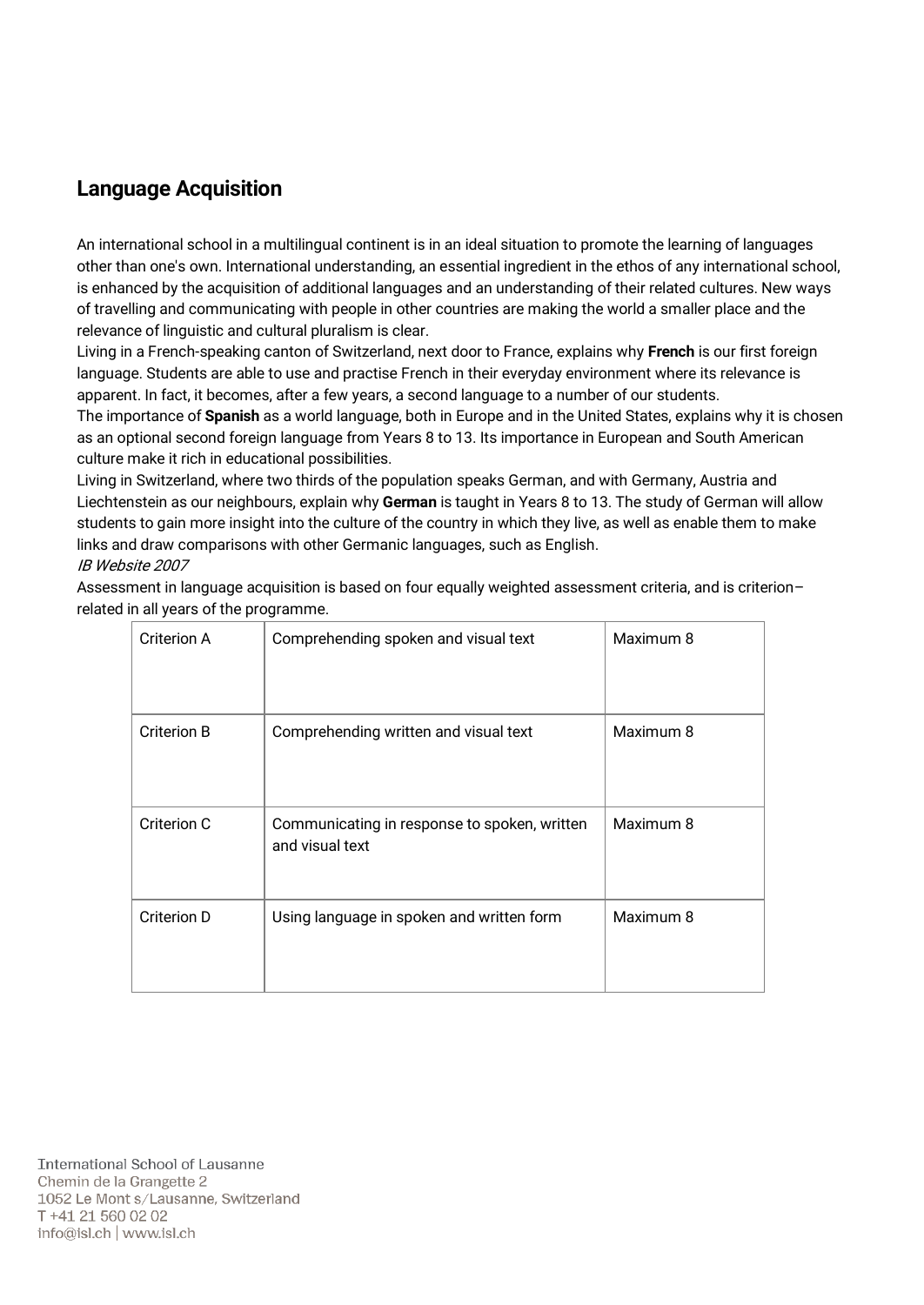#### Criterion A

A comprehension task comprising spoken and visual text in the target language and questions relating to both. Examples of tasks: video clips, film sequences, dialogues, advertisements and websites.

#### Criterion B

A comprehension task comprising written and visual text in the target language and questions relating to both. Examples of tasks: newspaper articles, a chapter of a novel, presentations and written speeches.

#### Criterion C

In the language acquisition classroom, students will have opportunities to develop their communication skills by interacting on a range of topics of personal, local and global interest and significance, and responding to spoken, written and visual text in the target language.

Example of tasks: An oral presentation with questions to check understanding, the critique of a film, discussions, stories or add a chapter to a novel.

#### Criterion D

This objective relates to the correct and appropriate use of the spoken and written target language. It involves recognizing and using language suitable to the audience and purpose, for example, the language used at home, the language of the classroom, formal and informal exchanges, social and academic language. When speaking and writing in the target language, students apply their understanding of linguistic and literary concepts to develop a variety of structures, strategies (spelling, grammar, plot, character, punctuation, voice) and techniques with increasing skill and effectiveness.

Example of tasks: Oral presentations with questions to check understanding, a critique of a film, discussions, a page of a diary, writing a story or adding a chapter to a novel.

The French students have the advantage of living in a French-speaking part of Switzerland and use the language outside the classroom; they have the opportunity to join French-speaking clubs.

Moreover, the department organises class outings to different plays or films relevant to the students' studies and appropriate to their age group.

Years 10 to 12 Spanish students are offered a trip to Barcelona.

Years 10 to 12 German students are offered a trip to Berlin.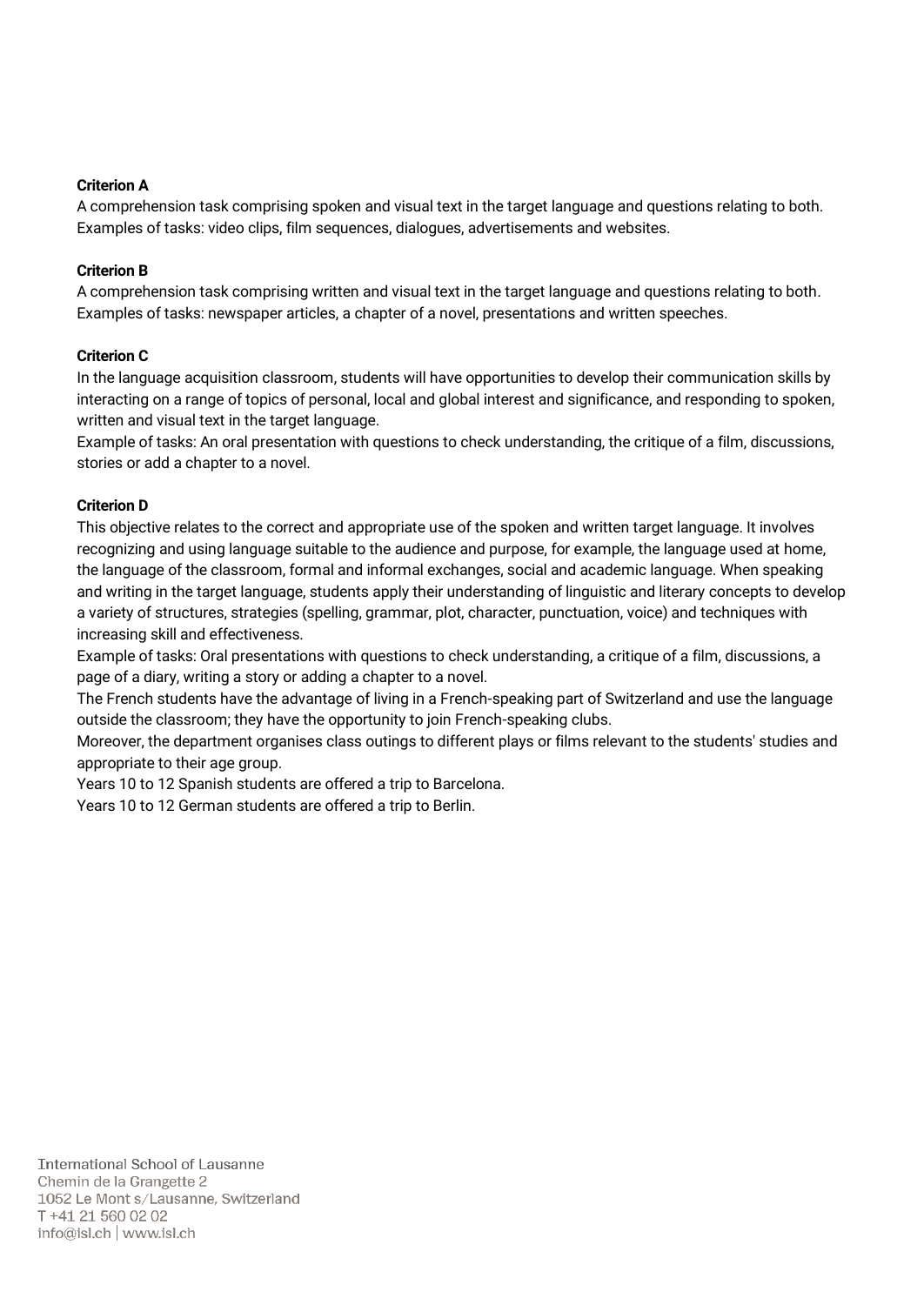# **Mathematics**

The study of mathematics is a fundamental part of a balanced education. It promotes a powerful universal language, analytical reasoning and problem-solving skills that contribute to the development of logical, abstract and critical thinking. Mathematics can help make sense of the world and allows phenomena to be described in precise terms. It also promotes careful analysis and the search for patterns and relationships, skills necessary for success both inside and outside the classroom. Mathematics, then, should be accessible to and studied by all students.

MYP Mathematics Guide 2014

#### Criterion A -Knowing and Understanding

Knowledge and understanding are fundamental to studying mathematics and form the base from which to explore concepts and develop skills. This objective assesses the extent to which students can select and apply mathematics to solve problems in both familiar and unfamiliar situations in a variety of contexts. In order to reach this aim, students should be able to:

- select appropriate mathematics when solving problems in both familiar and unfamiliar situations
- apply the selected mathematics successfully when solving problems
- solve problems correctly in a variety of contexts.

#### **Criterion B - Investigating Patterns**

Investigating patterns allows students to experience the excitement and satisfaction of mathematical discovery. Working through investigations encourages students to become risk-takers, inquirers and critical thinkers. The ability to inquire is invaluable in the MYP and contributes to lifelong learning.

In order to reach this aim, students should be able to:

- select and apply mathematical problem-solving techniques to discover complex patterns
- describe patterns as general rules consistent with findings
- prove, or verify and justify, general rules.

#### Criterion C -Communicating

Mathematics provides a powerful and universal language. Students are expected to use appropriate mathematical language and different forms of representation when communicating mathematical ideas, reasoning and findings, both orally and in writing.

In order to reach this aim, students should be able to:

- use appropriate mathematical language (notation, symbols and terminology) in both oral and written explanations
- use appropriate forms of mathematical representation to present information
- move between different forms of mathematical representation
- communicate complete, coherent and concise mathematical lines of reasoning
- organize information using a logical structure.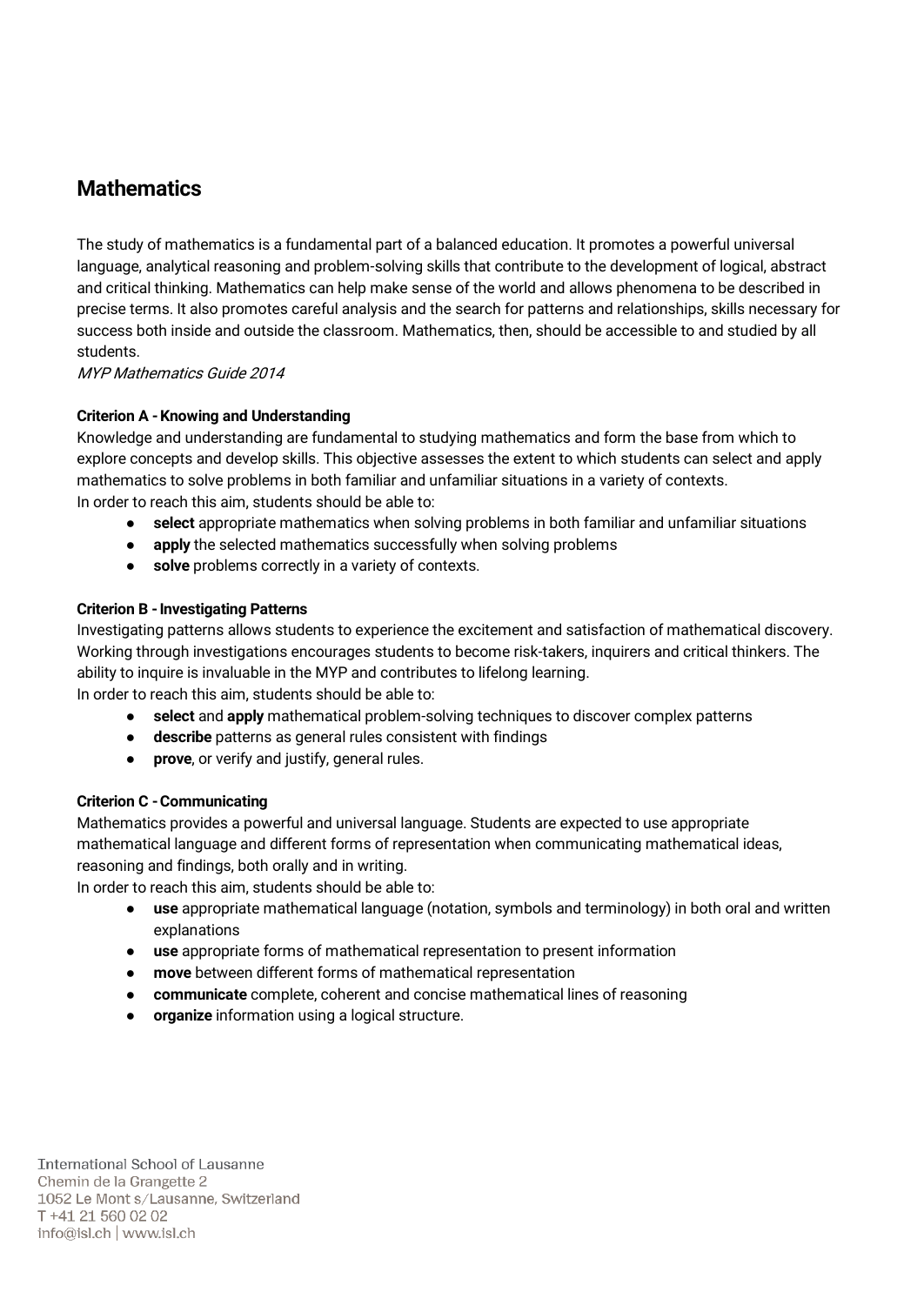#### Criterion D -Applying Mathematics in Real-Life Contexts

MYP mathematics encourages students to see mathematics as a tool for solving problems in an authentic reallife context. Students are expected to transfer theoretical mathematical knowledge into real-world situations and apply appropriate problem-solving strategies, draw valid conclusions and reflect upon their results. In order to reach this aim, students should be able to:

- identify relevant elements of authentic real-life situations
- select appropriate mathematical strategies when solving authentic real-life situations
- apply the selected mathematical strategies successfully to reach a solution
- justify the degree of accuracy of a solution
- justify whether a solution makes sense in the context of the authentic real-life situation.

Assessment incorporates the 4 criteria of MYP Mathematics listed below. Students will be awarded a level of achievement for each criterion for individual assessment tasks and at the end of each semester.

| Criterion A        | Maximum 8 | Possible assessment methods:<br>Tests, projects, investigations, homework |
|--------------------|-----------|---------------------------------------------------------------------------|
| <b>Criterion B</b> | Maximum 8 |                                                                           |
| Criterion C        | Maximum 8 |                                                                           |
| Criterion D        | Maximum 8 |                                                                           |

#### The Mathematics Kangaroo

This is a spring time international event open to ALL students. It takes the form of a competition, but with an accent on playfulness, inclusiveness and fun. All of the Secondary School (except Y13) participates in this event.

#### ISMTF Mathematics competitions

The International School Mathematics Teachers Foundation (ISMTF) organises Mathematics competitions for maths enthusiasts, at the level of Middle School (MS), Lower High School (Junior) and Upper High School (Senior). Different International Schools play hosts to these competitions, which typically take place in February/March. ISL usually sends 3-6 students to each of the competitions.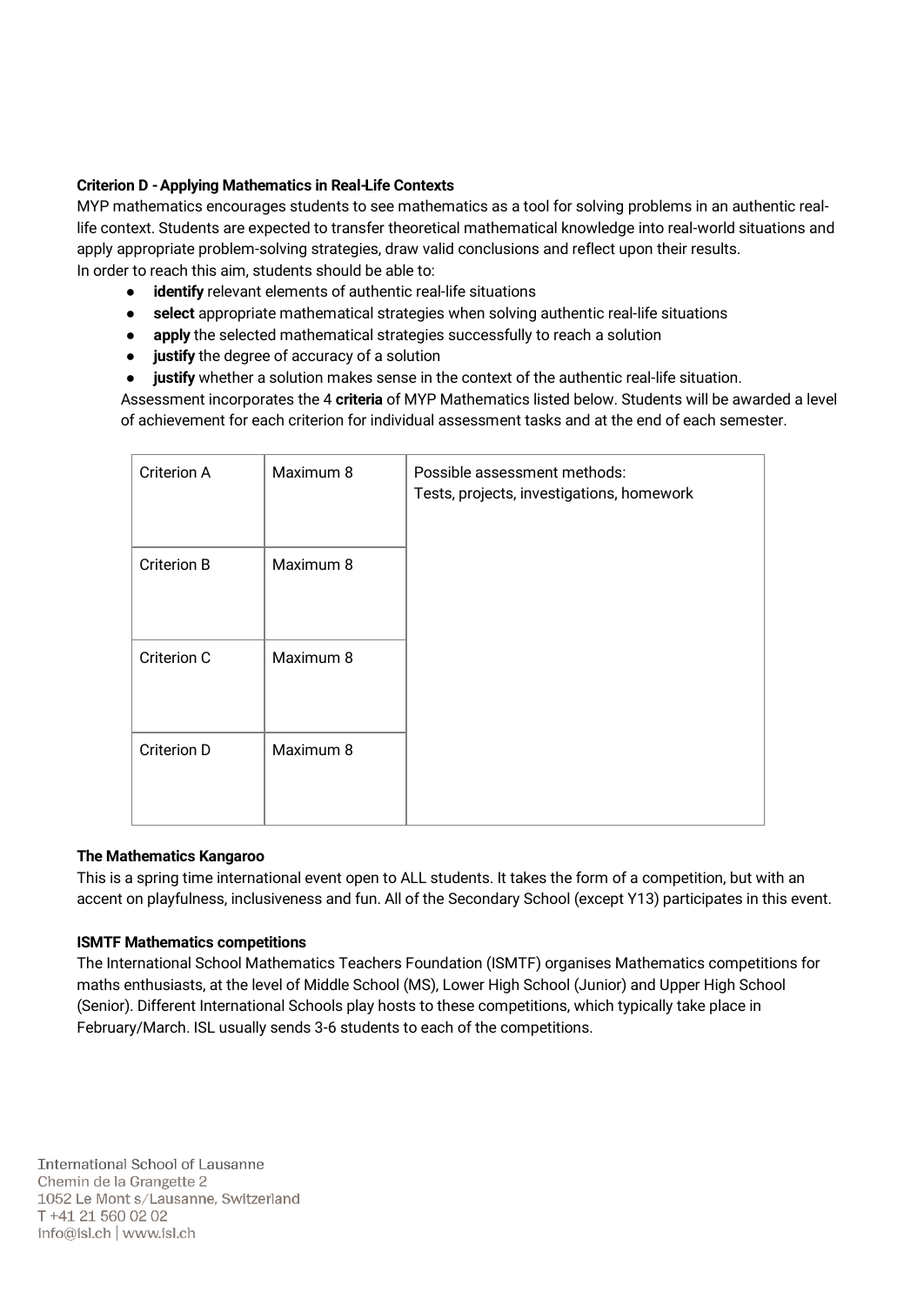#### SMO -Swiss Mathematics Olympiads

The school will be supporting any student willing to enter local rounds of the Swiss Mathematical Olympiads. Though open to anybody, these events are targeted at the top end of mathematical ability. Questions are available in English.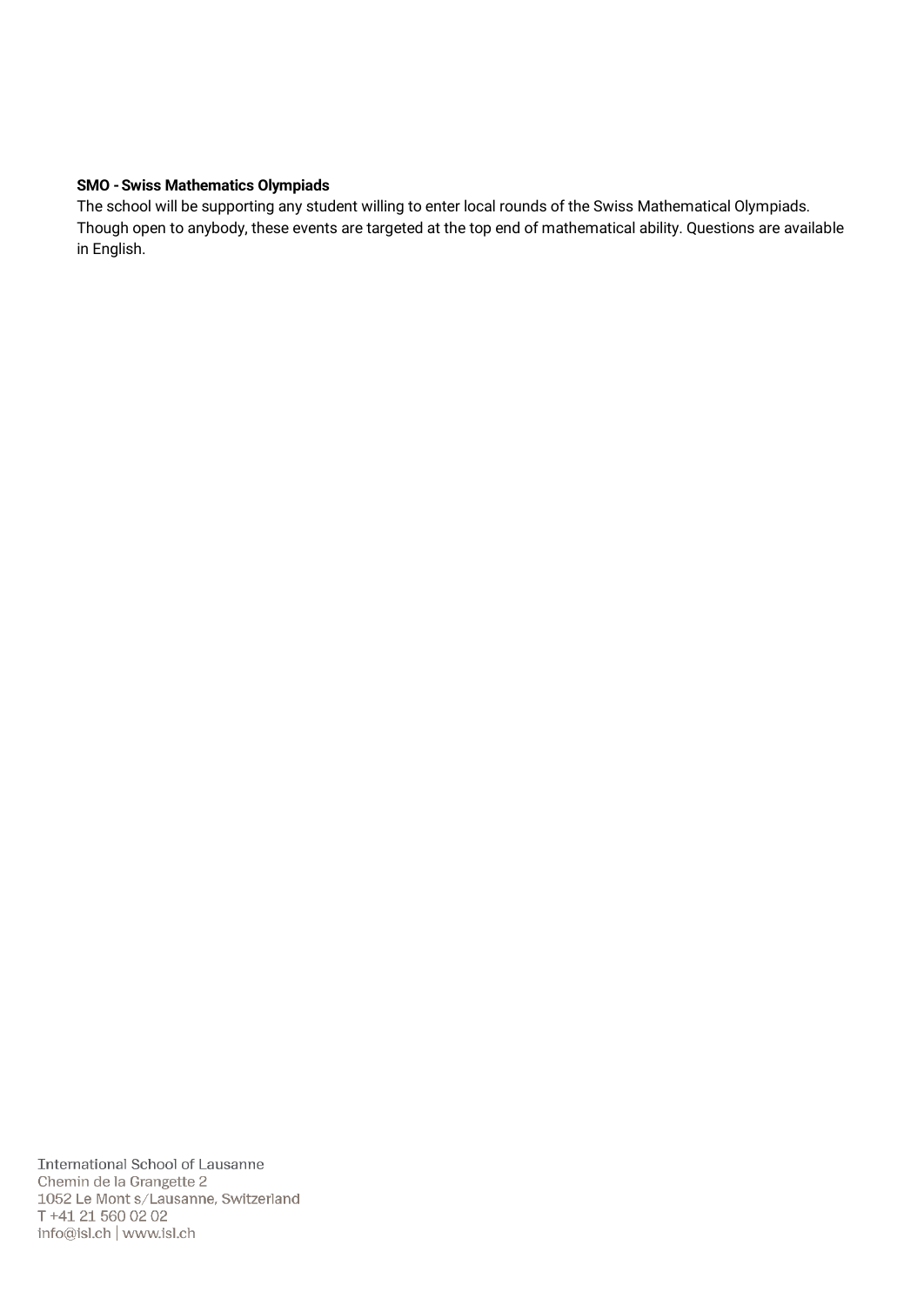# Physical and Health Education

MYP physical and health education (PHE) aims to empower students to understand and appreciate the value of being physically active and develop the motivation for making healthy life choices. To this end, physical and health education courses foster the development of knowledge, skills and attitudes that will contribute to a student's balanced and healthy lifestyle. Through opportunities for active learning, courses in this subject group embody and promote the holistic nature of well-being. Students engaged in physical and health education will explore a variety of concepts that help foster an awareness of physical development and health perspectives, empowering them to make informed decisions and promoting positive social interaction.

Physical and health education focuses on both learning about and learning through physical activity. Both dimensions help students to develop approaches to learning (ATL) skills across the curriculum. Physical and health education contributes a unique perspective to the development of the attributes of the IB learner profile, promoting the health of individuals and communities.

Through physical and health education, students can learn to appreciate and respect the ideas of others, and develop effective collaboration and communication skills. This subject area also offers many opportunities to build positive interpersonal relationships that can help students to develop a sense of social responsibility. At their best, physical and health education courses develop the enjoyment, engagement and confidence in physical activity that students need in order to achieve and maintain a balanced, healthy life.

Physical activity and health are of central importance to human identity and global communities. They create meaningful connections among people, nations, cultures and the natural world, and they offer a range of opportunities to build intercultural understanding and greater appreciation for our common humanity. The aims of MYP PHE are to encourage and enable students to:

use inquiry to explore physical and health education concepts

- participate effectively in a variety of contexts
- understand the value of physical activity
- achieve and maintain a healthy lifestyle
- collaborate and communicate effectively
- build positive relationships and demonstrate social responsibility
- reflect on their learning experiences.

IB MYP Physical and Health Education Guide 2014

There are four objectives which relate directly to the assessment criteria.

#### Criterion A -Knowing and understanding

Students develop knowledge and understanding about health and physical activity in order to identify and solve problems.

In order to reach the aims of physical and health education, students should be able to:

- explain physical health education factual, procedural and conceptual knowledge
- apply physical and health education knowledge to analyse issues and solve problems set in familiar and unfamiliar situations
- apply physical and health terminology effectively to communicate understanding.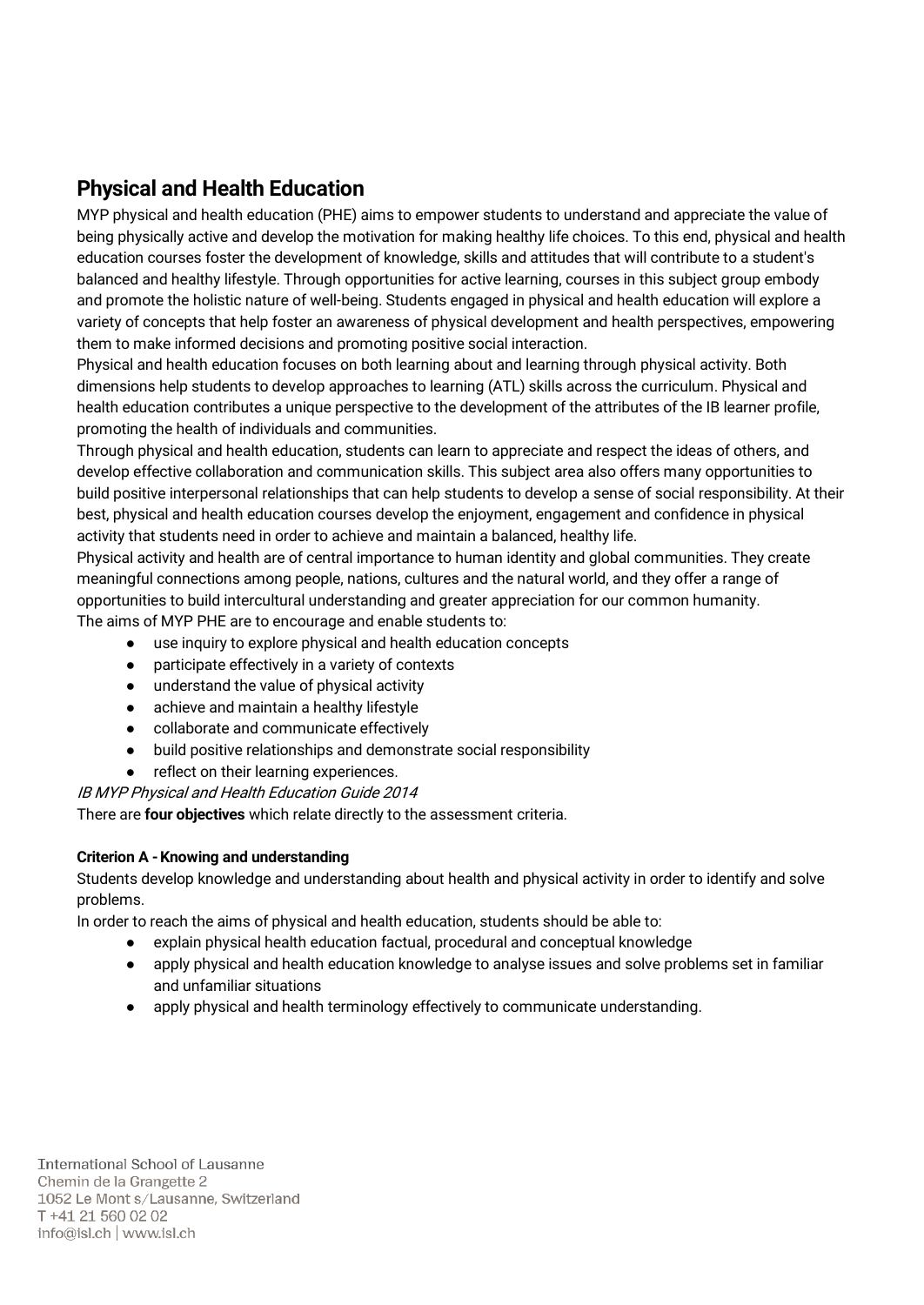#### Criterion B - Planning for performance

Students through inquiry design, analyse, evaluate and perform a plan in order to improve performance in physical and health education.

In order to reach the aims of physical and health education, students should be able to:

- design, explain and justify plans to improve physical performance and health
- develop goals and apply strategies to enhance performance.

#### Criterion C -Applying and performing

Students develop and apply practical skills, techniques, strategies and movement concepts through their participation in a variety of physical activities.

In order to reach the aims of physical and health education, students should be able to:

- demonstrate and apply a range of skills and techniques effectively
- demonstrate and apply a range of strategies and movement concepts
- analyse and apply information to perform effectively.

#### Criterion D -Reflecting and improving performance

Students enhance their personal and social development, set goals, take responsible action and reflect on their performance and the performance of others.

In order to reach the aims of physical and health education, students should be able to:

- explain and demonstrate strategies that enhance interpersonal skills
- analyse and evaluate the effectiveness of a plan based on the outcome.
- analyse and evaluate performance

Assessment incorporates the 4 criteria of MYP listed below. Students will be awarded a score for each criterion based on their learning for that section of the year.

| <b>Criterion</b> | <b>Maximum</b> | <b>Possible Assessment Methods</b>                                                                                                                                                                        |
|------------------|----------------|-----------------------------------------------------------------------------------------------------------------------------------------------------------------------------------------------------------|
|                  | 8              | Tests and assignments, refereeing activities.                                                                                                                                                             |
| В                | 8              | Through inquiry design, analyse, evaluate and perform a plan in<br>order to improve performance. Examples include designing a<br>gymnastics or dance routine or planning a personal fitness<br>programme. |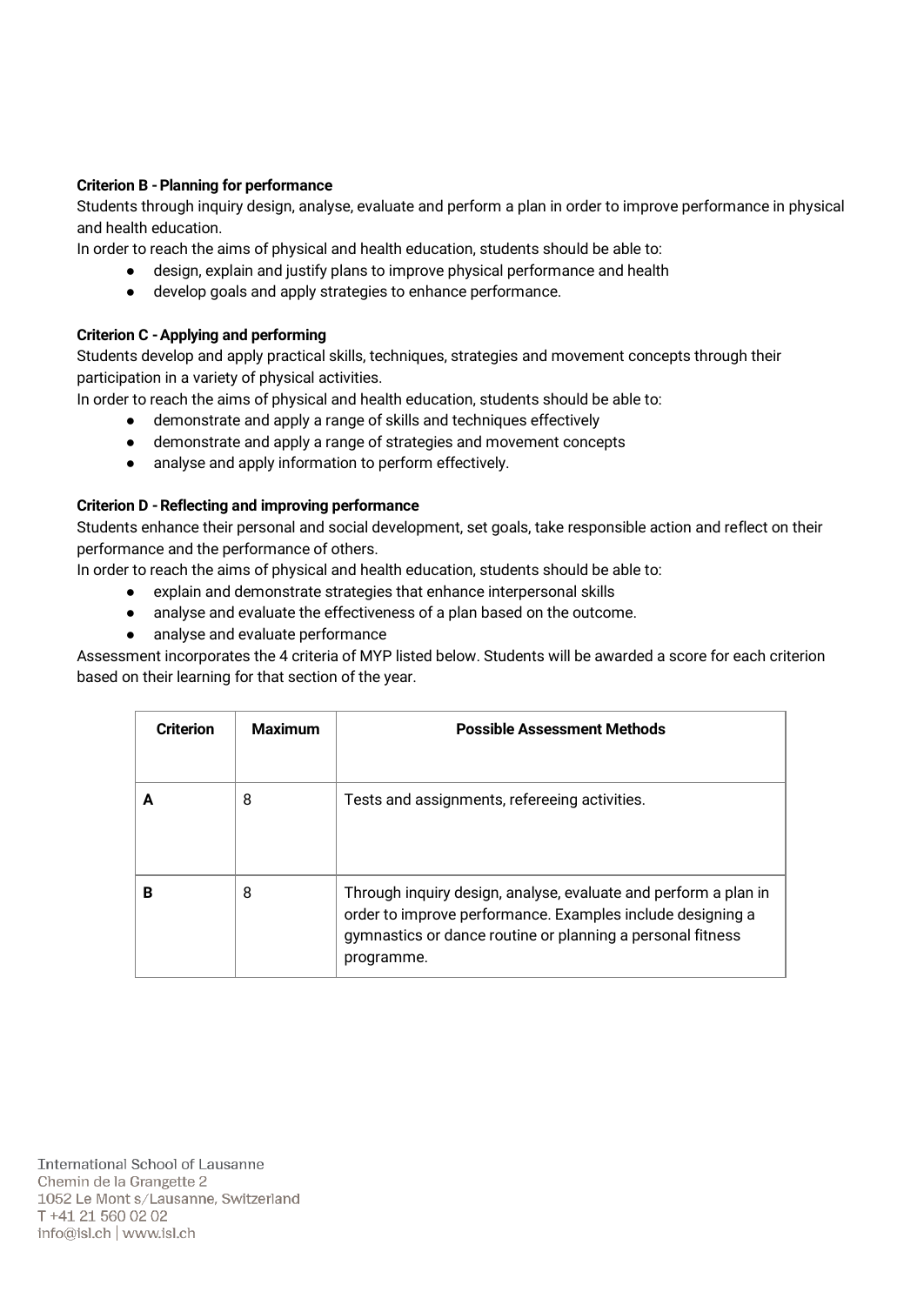| 8 | Skills assessment, modified and full sided games and<br>performances of an aesthetic nature. Objective tests, for<br>example, fitness and athletics measurements may be used if<br>appropriate. |
|---|-------------------------------------------------------------------------------------------------------------------------------------------------------------------------------------------------|
| 8 | Self-assessment and teacher observations.<br>Video analysis.<br>Reflections throughout the year.                                                                                                |

#### Year 7

Aquatics: swimming Aesthetics: creative movement Gymnastics: gymnastics Racquet/ Net games: badminton Field games: field games Court games: netball, basketball Year 8 Aquatics: water safety Aesthetics: dance Gymnastics: gymnastics Racquet/ Net games: volleyball Field games: touch rugby Court games: handball, uni-hockey Year 9 Aquatics: water polo Fitness: fitness IDU Aesthetics: creative movement Racquet/ Net games: badminton Field games: field games Court games: basketball Theory of PE: PHE, science IDU Year 10 Fitness: fitness Aesthetics: dance Racquet/ Net games: volleyball, racquet games Field games: football Court games: basketball Theory of PE: fitness Year 11 Fitness: fitness Aesthetics: boxe française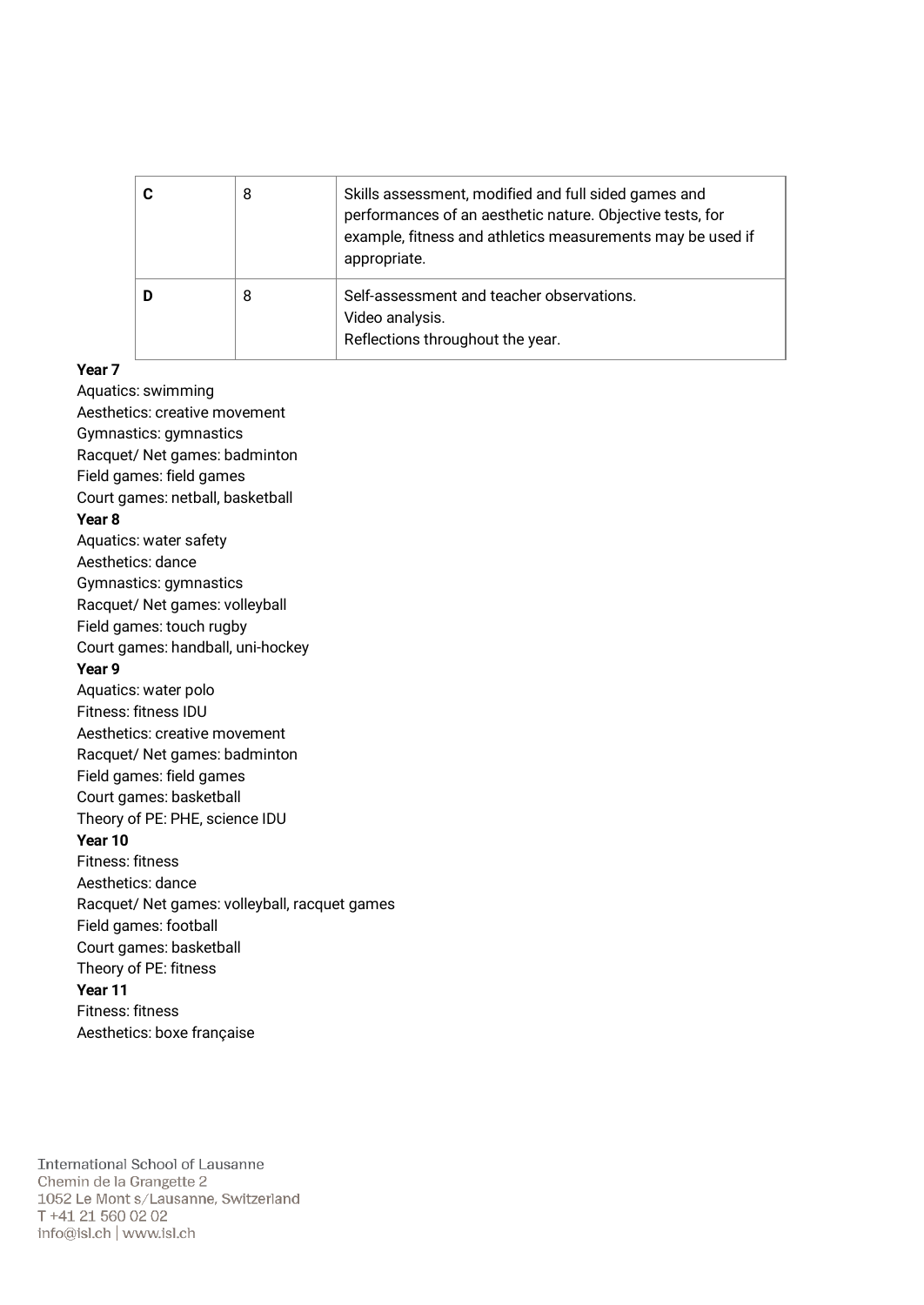Racquet/ Net games: volleyball, badminton, table tennis Field games: football Court games: basketball Theory of PE: fitness

#### Highlights of the curriculum

- a wide range of team and individual sports taught
- aesthetic activities
- aquatics
- health and fitness topics
- use of technology e.g. i-pads, video assessments, heart-rate monitors
- indoor and outdoor facilities including one double and one single sports hall, four tennis/netball courts, one football field, an outdoor basketball court, a fitness room and a multi-purpose room
- a wide range of specialist sports equipment
- whole secondary school sports day.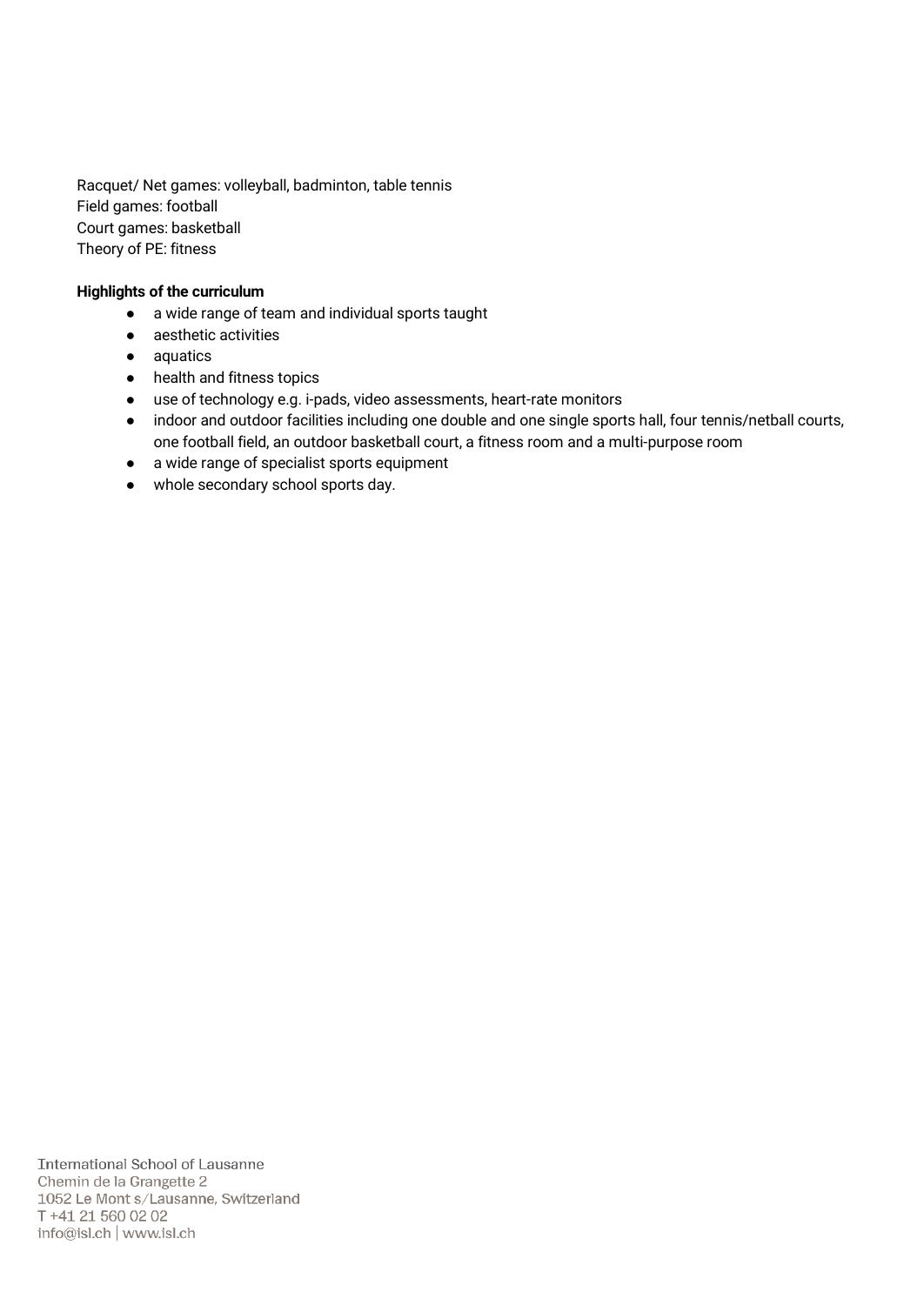### **Science**

With inquiry at the core, the MYP sciences framework aims to guide students to independently and collaboratively investigate issues through research, observation and experimentation.

#### IB MYP Sciences guide, 2014

MYP science seeks to foster inquiry, curiosity and ingenuity while developing the knowledge, skills and attitudes that form the foundation for sciences in the DP and beyond. MYP science endeavors to prepare students to interpret and evaluate scientific information as active participants in our technologically advanced society. The programme places a strong emphasis on finding connections between science and everyday life, particularly the role of science in addressing the social, economic and environmental challenges that our species faces. There are four assessment criteria in the sciences. These are linked to the MYP sciences aims and objectives.

#### Criterion A -Knowing and understanding

This criterion assesses the ability to:

- explain scientific knowledge
- apply scientific knowledge & understanding to solve problems set in familiar and unfamiliar situations
- analyse and evaluate information to make scientifically supported judgments.

#### Criterion B - Inquiring and designing

This criterion assesses the ability to:

- explain a problem or question to be tested by a scientific investigation
- formulate a testable hypothesis and explain it using scientific reasoning
- explain how to manipulate the variables and explain how data will be collected
- design scientific investigations

#### Criterion C -Processing and evaluating

This criterion assesses the ability to:

- present collected and transformed data
- interpret data and explain results using scientific reasoning
- evaluate the validity of a hypothesis based on the outcome of the scientific investigation
- evaluate the validity of the method
- explain improvements or extensions to the method.

#### Criterion D -Reflecting on the impacts of science

This criterion assesses the ability to:

- explain the ways in which science is applied and used to address a specific problem or issue
- discuss and evaluate the various implications of using science and its application to solve a specific problem or issue
- apply scientific language effectively
- document the work of others and sources of information used

Assessment incorporates the 4 criteria of MYP Science listed below. Students will be awarded a level of achievement for each criterion for individual assessment tasks and at the end of each semester.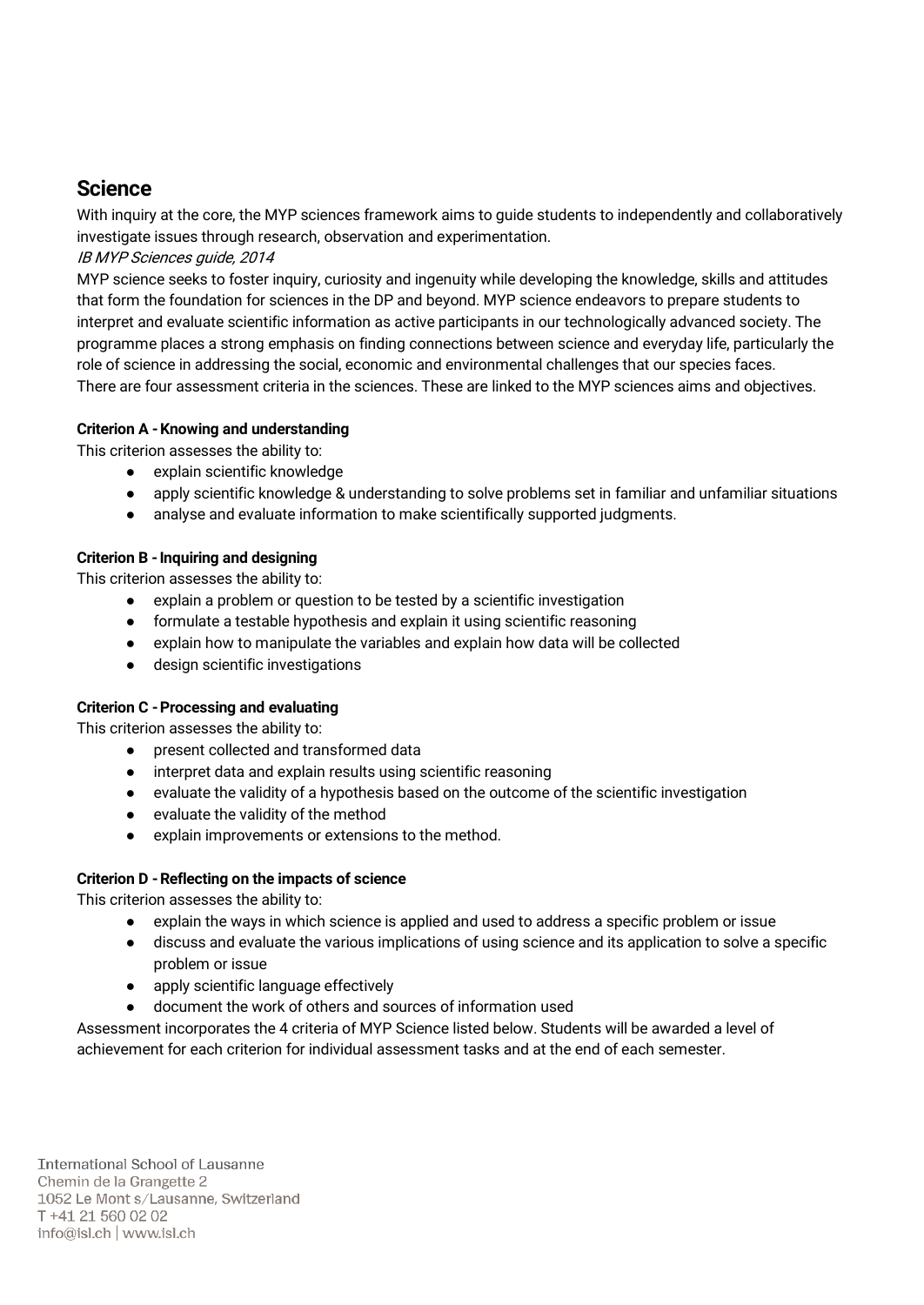| <b>Criterion</b> | <b>Possible Assessment Methods</b>                                                                              |
|------------------|-----------------------------------------------------------------------------------------------------------------|
| A                | Tests and exams, media article analysis, analysis of experiments, carried out<br>by others, oral presentations. |
| B                | Laboratory experiments, field studies.                                                                          |
| C                | Scientific investigations, laboratory reports, data analysis questions.                                         |
| D                | Essays, case studies, research projects, oral presentations and debates.                                        |

#### Putting Science in Context

- All students in Year 9 complete the Science Fair, which is based on a different theme each year. Previous subjects have included rock/ paper/ scissors, potatoes and myth busters.
- ISL has several bee hives on site which are maintained by the bee keeping club. Becoming an apiarist can be a rewarding experience. Students can learn how a hive operates as well as harvesting honey, making candles and soap.
- Curriculum visits include a trip to Mont Terri rock laboratory in the Jura.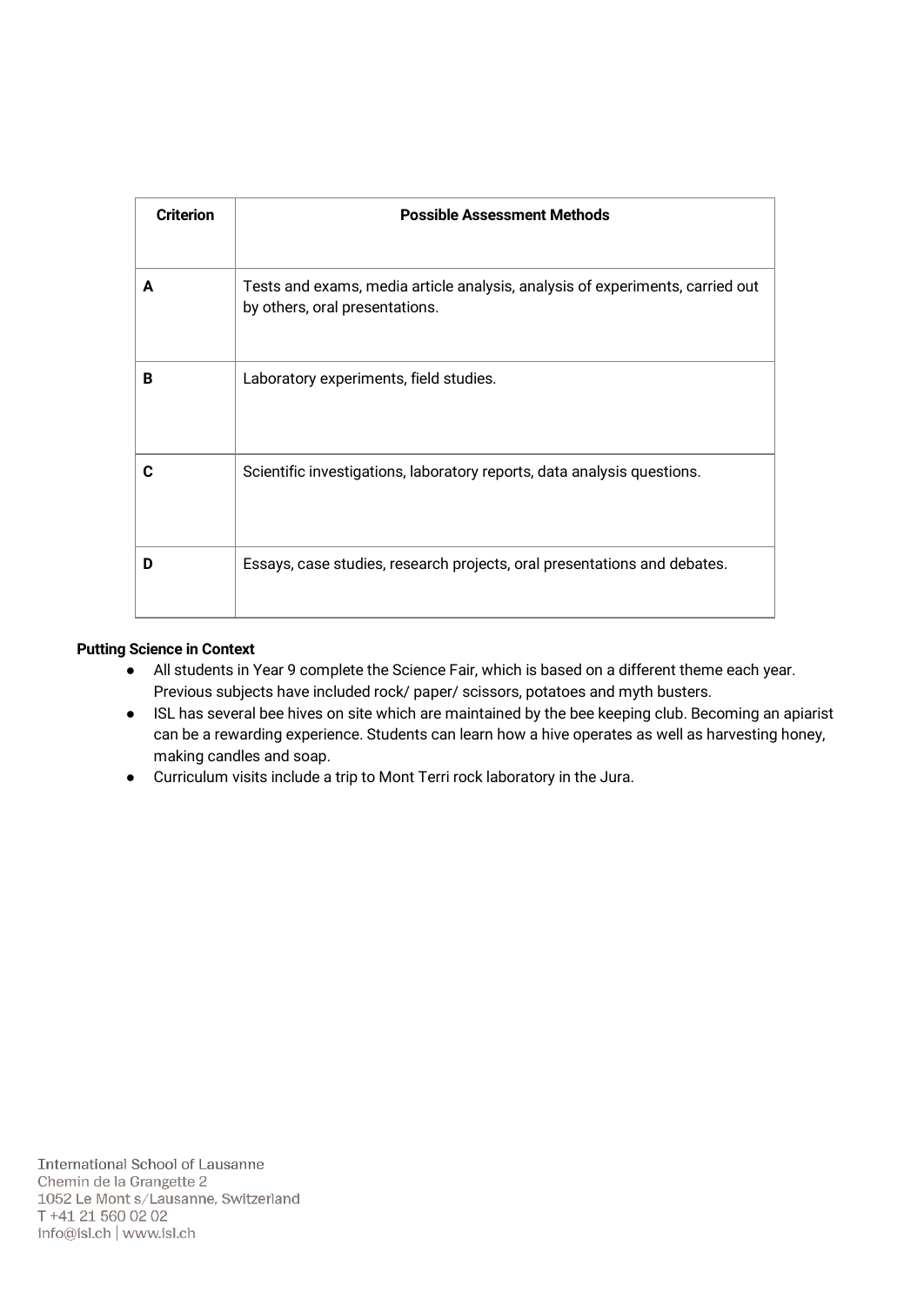### Personal Project

The personal project is the culmination of the students time within the MYP. It is a significant piece of work devised by the student spanning over nine months, from May in Year 10 to February in Year 11. Each project is set within a global context and draws upon knowledge and skills from several different areas. The personal project allows the student to pursue a personal interest about which the student is genuinely enthusiastic, passionate and motivated to investigate.

Each student is supervised by a teacher who provides guidance and encouragement throughout the process. The project consists of three main elements:

Personal engagement: demonstrated through a process journal which records the thoughts, feelings and research accumulated during the entire process.

A product or outcome: This can take many forms including but not limited to works of art, science experiments, an invention, a design article, a piece of fiction etc.

A final report: This is usually in written format with a maximum word count of 3,500 words and is completed during 'Personal Project Week' in January of Year 11 according to IB expectations.

Successful personal projects require the extensive use of a student's Approaches to Learning (ATL) as the planning, research and action phases are completed. The projects are assessed against criteria set out by the IB and students are awarded a separate grade of 1-7 for each of the three elements listed above.

The personal project is a mandatory element of the MYP programme and is an opportunity for students to showcase their learning and skills development throughout the five year programme. Students' projects are celebrated at the end of the process during the Personal Project Exhibition evening when the culmination of their work and research is presented to the ISL community.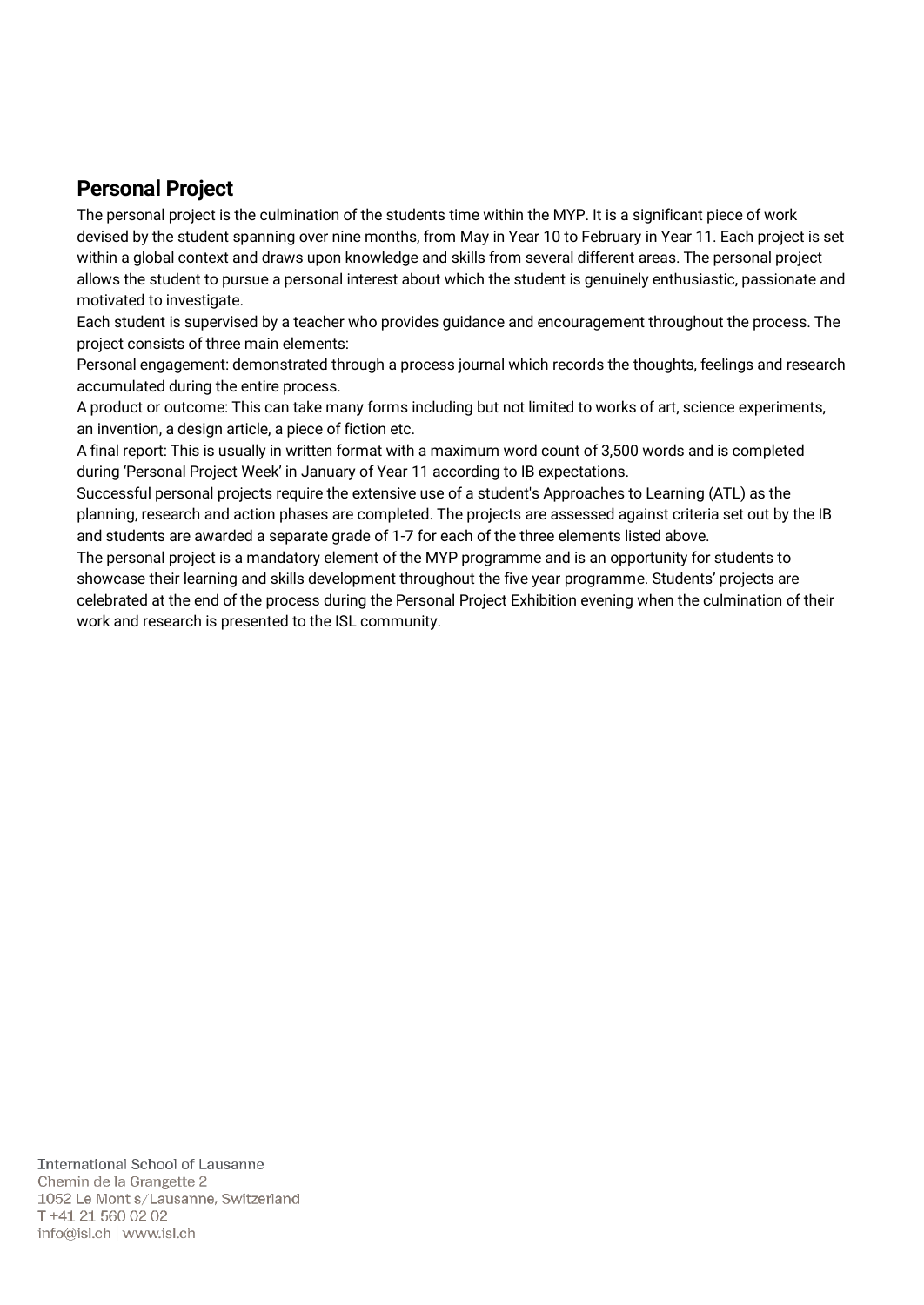# MYP Service Learning

Throughout the five years of the MYP, we aim to help our students develop an awareness of the service opportunities around them and give them the confidence to commit to and engage in Service Learning in a meaningful way. The ultimate goal is for students in the final years of the MYP to independently identify, plan and carry out Service Learning projects outside of the ISL community, in preparation for the Service Learning requirements of the IB diploma.

In order to get the most out of their Service Learning experiences, students should expect to be taken out of their comfort zone, and should aim to take action in situations they might normally avoid.

The following guidance is provided to the students, and provides an overview of our expectations of Service Learning for the students each year in the MYP.

#### MYP Service Expectations

An effective Service Learning experience involves identifying an individual, a group of people or a community who have a genuine need, and then planning and undertaking action to meet this need. Alternatively, the service action may be in response to an environmental need.

Some Service Learning projects may come out of ideas which you have explored in class; or you may choose to carry out a project because you feel strongly about something, or as a result of something you have personally seen or experienced.

A number of service opportunities are organised by the school over the course of the year, which you can participate in. However, the very best Service Learning occurs when you identify, plan and carry out your own project.

Although there is no requirement that you complete a set number of hours, there is an expectation that you complete at least two significant service contributions over the course of the school year. These will fall into the following two categories and must fulfil the criteria for Service Learning set out by the school:

- 1. A long-term commitment project which you have planned and organised yourself. For example, working wit[h](https://www.evam.ch/) [EVAM \(Etablissement Vaudois d'Accueil des Migrants\)](https://www.evam.ch/), or participating in the Y11 Cambodia trip, or independently organising an event for other students to participate in. This may also include service work carried out in the holidays. You should discuss any holiday projects with Mr Aldersey in advance. In the summer, these would count for the following year. This means that a project in the summer after Year 11 could not count as an MYP service project.
- 2. A curriculum-linked project, planned and organised collaboratively as part of a curriculum topic.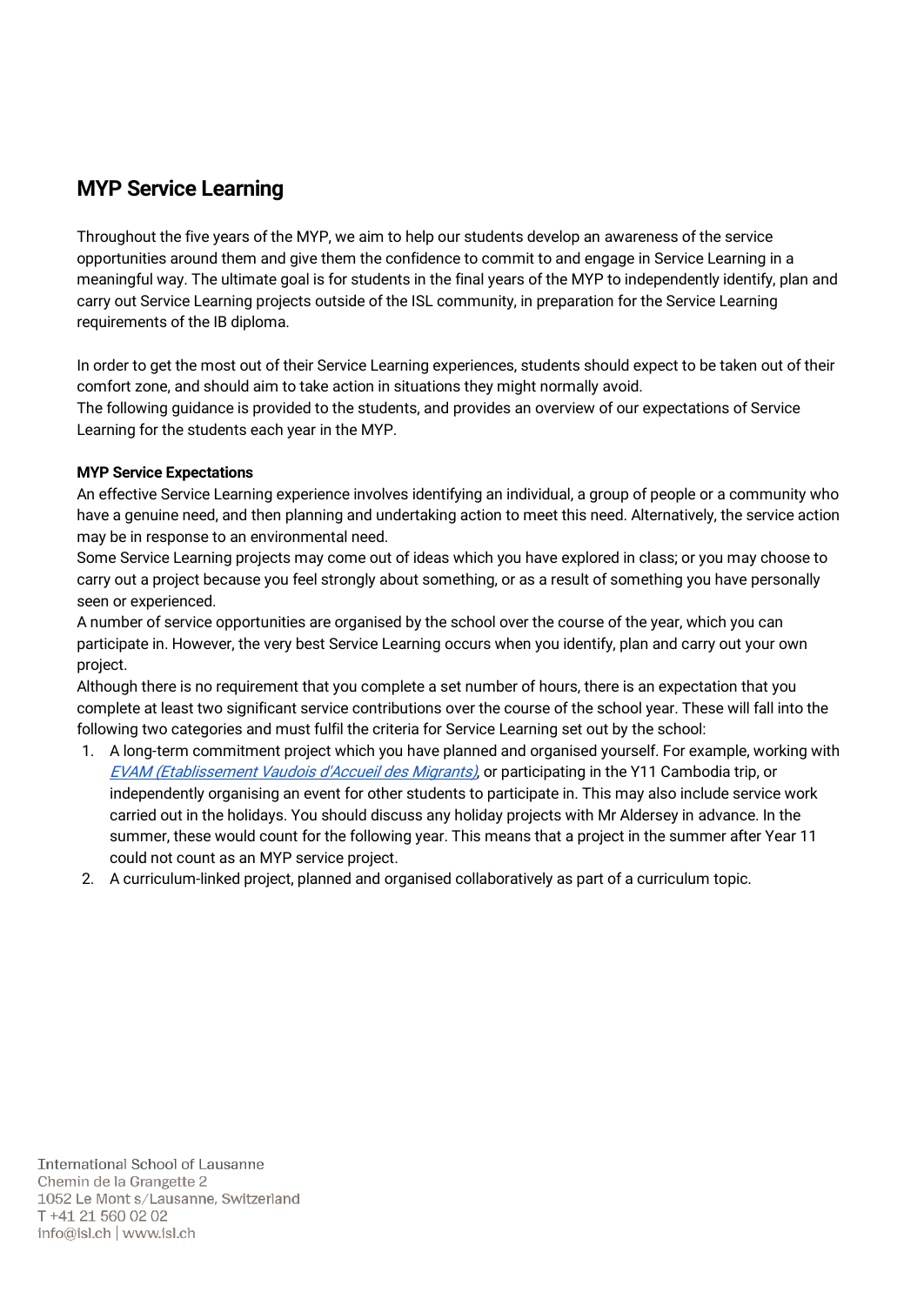#### Curriculum Linked Service Projects

| Year | Subject (topic)                          | Project                                                                                                                                                                                                                                                                                                   | <b>Dates</b>                                  |
|------|------------------------------------------|-----------------------------------------------------------------------------------------------------------------------------------------------------------------------------------------------------------------------------------------------------------------------------------------------------------|-----------------------------------------------|
| 7    | PHE (athletics)                          | Taking part in activities and sports with<br>children with physical disabilities at La<br>Cassagne.                                                                                                                                                                                                       | February - June<br>(during school<br>time)    |
| 8    | Science (diet and<br>health)             | Working with <i>Terre des Hommes</i> in Lausanne<br>to raise awareness for the Universal Rights of<br>the Child, and raise funds for the work of Terre<br>des Hommes with vulnerable children                                                                                                             | Saturday 19<br>November 2016<br>(in Lausanne) |
| 9    | Design (LED<br>Safari)                   | Creative upcycling of materials to produce<br>functional solar powered lights which will be<br>given to families in developing countries<br>without electricity at home. Students will also<br>produce language-free plans to allow the<br>recipients to follow their method to replicate<br>the product. | $May - June$<br>(during school<br>time)       |
| 10   | Science (immunity<br>and disease)        | Creating video resources about vaccination for<br>Medair. Medair will publish and promote the<br>best videos online during World Immunisation<br>Week (from Monday 24 to Sunday 30 April<br>2017).                                                                                                        | March/ April<br>(during school<br>time)       |
| 11   | Biology<br>(agriculture and<br>land use) | Participating in the Grangettes Clearance, a<br>wetlands conservation project near Villeneuve                                                                                                                                                                                                             | Saturday 4 March<br>2017 (in<br>Villeneuve)   |

ISL recognises that some activities are not appropriate for Service Learning. These include:

● Helping at events where the student has no significant investment in the planning or outcomes of the activity. This includes volunteering at the Halloween Party or Spring Fair, ushering or acting as host or front